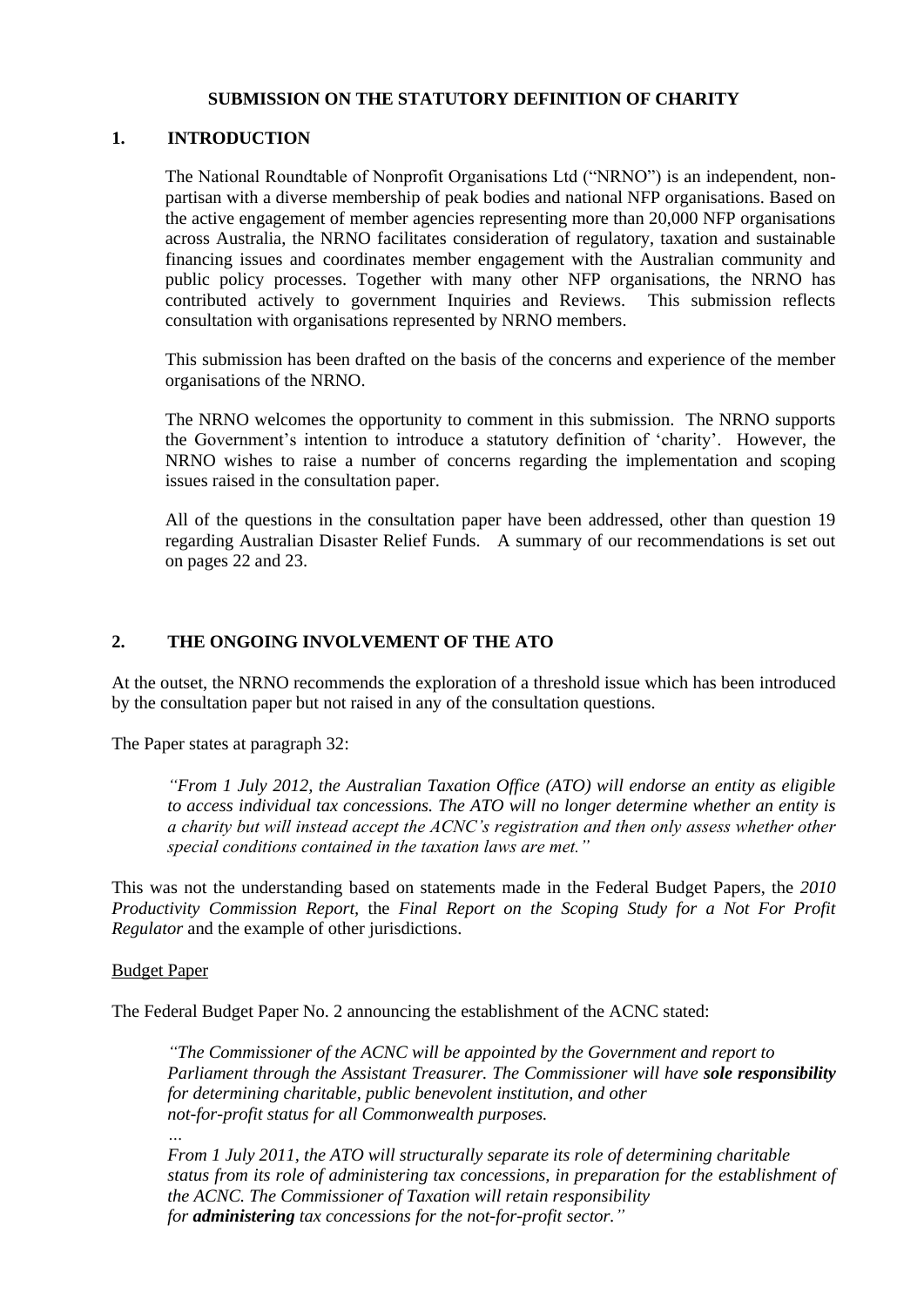The NRNO understood that "administering" meant auditing the continuing entitlement to tax concessions, not being the gateway to concessions.

Recommendations of the Productivity Commission Report

The consultation paper regularly refers to the 2010 Productivity Commission Research Report, *Contribution of the Not-for-profit Sector* ("PC Report").

Recommendation 6.5 of the PC Report was that:

*"The Australian Government should establish a one-stop-shop for Commonwealth regulation…. The Registrar [now the Commissioner of the ACNC] will undertake the following key functions: … assess the eligibility of not-for-profit organisations for Commonwealth tax concession status endorsement and maintain a register of endorsed organisations."*

Recommendation 6.4 states:

*"Responsibility for endorsement for Commonwealth tax concessional status for not-forprofit organisations and maintaining a register of endorsed organisations should sit with the Registrar for Community and Charitable Purpose Organisations. To retain endorsement for Commonwealth tax concessions, endorsed organisations should be required to submit an annual community-purpose statement to the Registrar which would be accessible to the public.* 

*The Australian Commissioner for Taxation should have the right to seek a review of decisions of the Registrar in relation to the endorsement of not-for-profit organisations for tax concessional status. The Commissioner should also have the power to issue a directive to the Registrar for the dis-endorsement of an organisation where there has been a breach of taxation compliance requirements."* 

The implication of these recommendations is that the ACNC would determine not-for-profit status and therefore entitlement to tax concessions. This is the model followed in comparable jurisdictions as discussed below.

#### Scoping Study

Furthermore page 29 of the *Final Report on the Scoping Study for a Not For Profit Regulator*  released by the then Assistant Treasurer in April 2011 states some of the findings as follows:

*"A government body should be given the responsibility to endorse and register NFP entities. Registration should be recognised by agencies at the Commonwealth, state and territory levels. This would lead to the greatest reductions in compliance and administrative burden from both the sector's and governments' perspectives.* 

*An NFP regulator would be best placed to determine the status of NFP entities. The NFP regulator would oversee the performance of the sector and collect relevant information on the financial and operational performance of NFP entities. This information should be used as a basis to determine an entity's NFP status, register entities and monitor entities ongoing eligibility to operate under a specific NFP status. NFP entities should be able to*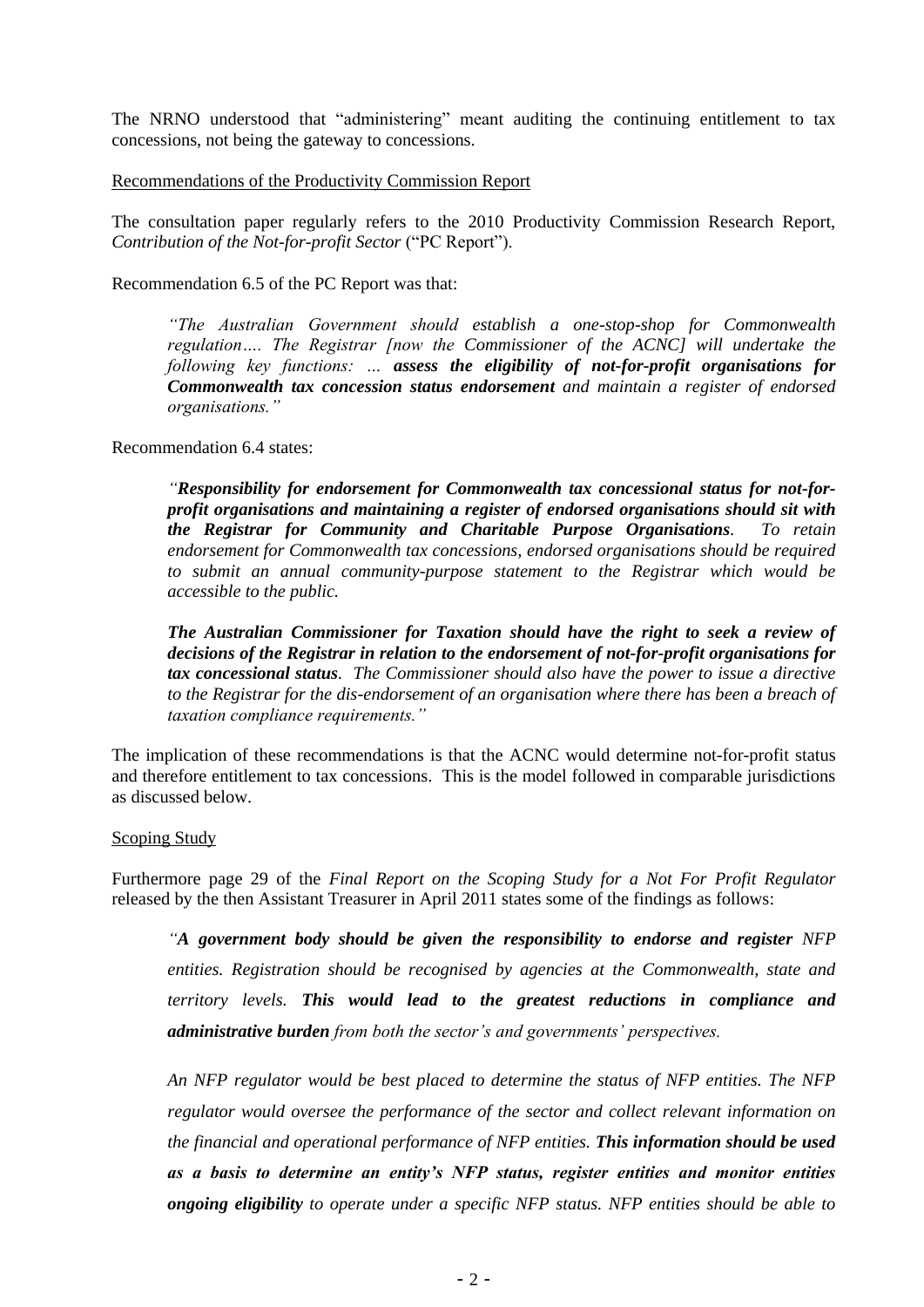*apply to have their status determined and be registered on a voluntary basis, noting that they would need to be registered to access government support."* 

Again this implies that the ACNC's determination will determine an entity's entitlement to tax concessions.

### Other Jurisdictions

The consultation paper refers at length to the experience of other jurisdictions in introducing a statutory definition of charity.

However, the paper does not note that in each of the overseas jurisdictions cited, there is no duality of function between the Charities Regulator and the Revenue Regulator as is proposed in Australia.

In the jurisdictions referred to by the paper (England and Wales, Scotland, Ireland, Northern Ireland and New Zealand) there are no additional "special conditions" assessed by the Revenue Regulator. In those jurisdictions, the Revenue Regulator will generally register a charity for access to tax concessions once the Charities Regulator has determined that the entity is a charity. There are not additional conditions.

This is achieved in two ways:

- 1. The conditions in the Charities Act and the Income Tax Act in those jurisdictions mirror each other; or
- 2. The Revenue Regulator automatically accepts the findings of the Charities Regulator and registers the entity for income tax exemption.

New Zealand adopts the first approach, whereas England and Wales, the Republic of Ireland, Northern Ireland and Scotland adopt the second approach.

We recommend that the government adopt one of the above approaches. It is not clear why another approach would be adopted given that it has not been advocated by any of the government enquiries and reports to date, and is not adopted by any jurisdictions similar to Australia.

#### Policy Objectives of the ACNC

In addition, to the expectations created by the above materials and jurisdictions, the NRNO takes the view that it is not consistent with the policy objectives of creating the ACNC for the ATO to determine whether the special conditions have been met.

Two of the reasons the establishment of the ACNC was proposed were:

- 1) To overcome the "*perceived conflict of interest within the NFP sector between the Commissioner of Taxation's revenue collection focus and his role as default NFP regulator.<sup>1</sup> "*
- 2) To create a 'one-stop shop regulator' with resultant efficiency gains.

The NRNO is concerned that if the ACNC determines whether or not an entity is a not-for-profit and the ATO determines whether the special conditions are met, neither objective will be met.

 1 *Final Report on the Scoping Study for a Not For Profit Regulator*, April 2011, p.66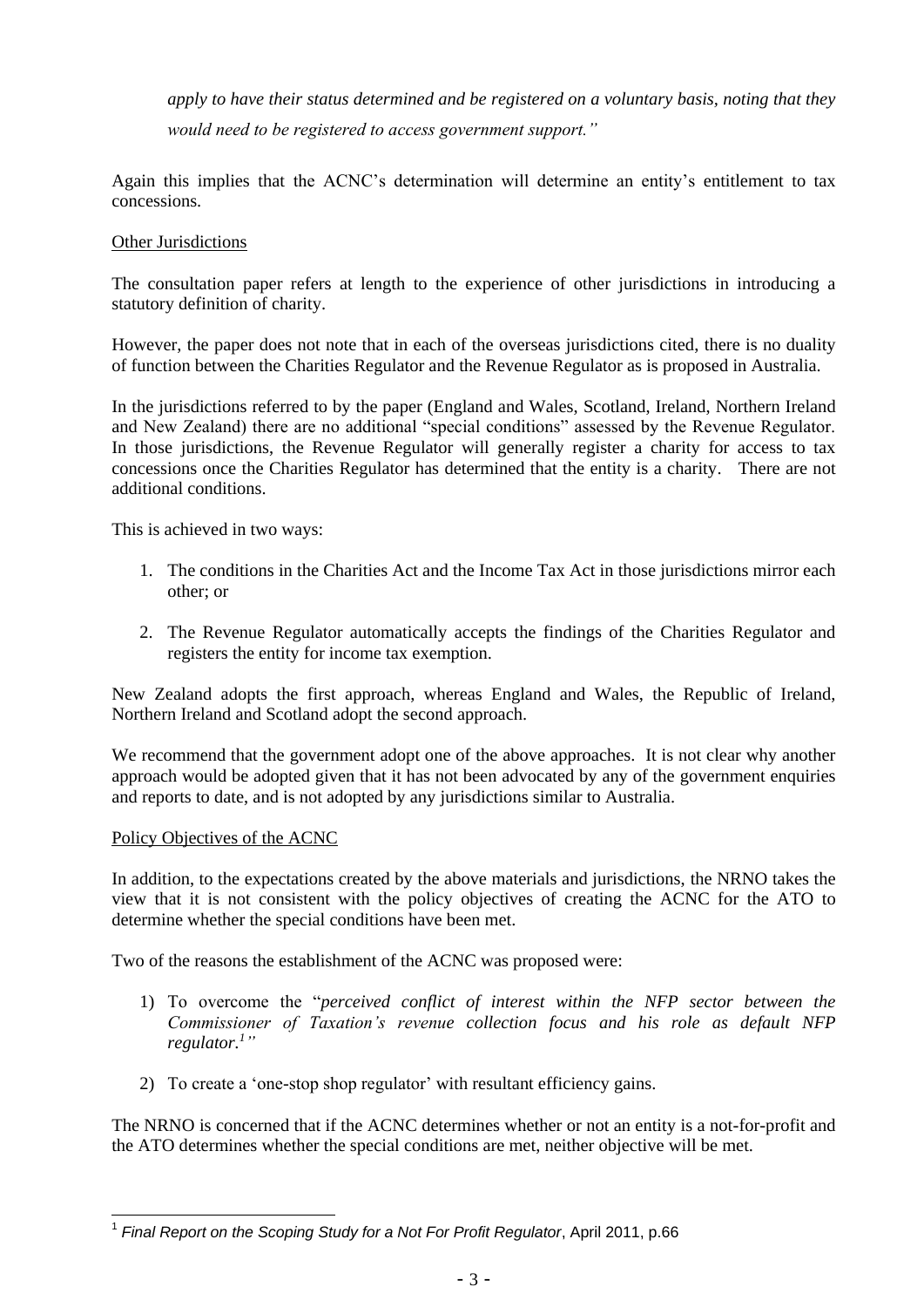Firstly, the ATO in exercising its discretion as to whether the special conditions have been met, is in a potential conflict with an interest in finding that the special conditions have not been met.

Secondly, another objective in creating a one-stop shop was to reduce the need for not-for-profits ("NFPs") to deal with multiple regulators at the Commonwealth and State or Territory level. However until the State or Territory Governments refer powers to the Commonwealth, the creation of this "dual system of endorsement" will only add a layer of regulation. Therefore for example, a company limited by guarantee registered in Victoria will be required to deal with ASIC, Consumer Affairs Victoria in relation to fundraising applications, the State Revenue Office for payroll tax exemption, the ACNC and the ATO.

The NRNO takes the view that the addition of another regulator in the endorsement process will make the system more inefficient. The process of applying for endorsement is likely to take more time and be more inefficient because the ACNC and the ATO are likely to require similar information in making their independent assessments.

The NRNO appreciates that the "in Australia" special conditions are being considered by Treasury and a second set of draft legislation will be released shortly. However under the first draft, one of the proposed conditions for income tax exempt entities under Division 50 is that the entity must use its income and assets solely to pursue the purposes for which it was established" – proposed s.50- 50(3)(b). It would appear that the information used to assess this condition, would be similar to the information required by the ACNC to determine whether the entity is a charity (or other income tax exempt entity).

One of the stated aspirations and priorities for action set out in the *National Compact* was to "reduce red tape and streamline reporting." It is the submission of the NRNO that the duplication involved in liaising with both the ACNC and ATO is likely to increase red tape and increase reporting.

## **Recommendation 1:**

The NRNO recommends that the ACNC determine both the charitable or NFP status of an entity and whether or not it meets the special conditions.

## **3. CONSULTATION QUESTIONS**

**Question 1:** Are there any issues with amending the 2003 definition to replace the 'dominant purpose' requirement with the requirement that a charity have an exclusively charitable purpose?

#### **Exclusively charitable purpose or dominant purpose**

The NRNO does not support replacing the "dominant purpose" requirement with the requirement that a charity have an "exclusively charitable purpose".

The NRNO believes that replacing the current "dominant purpose" terminology with "exclusively charitable purpose" terminology is at risk of being misunderstood by the sector and other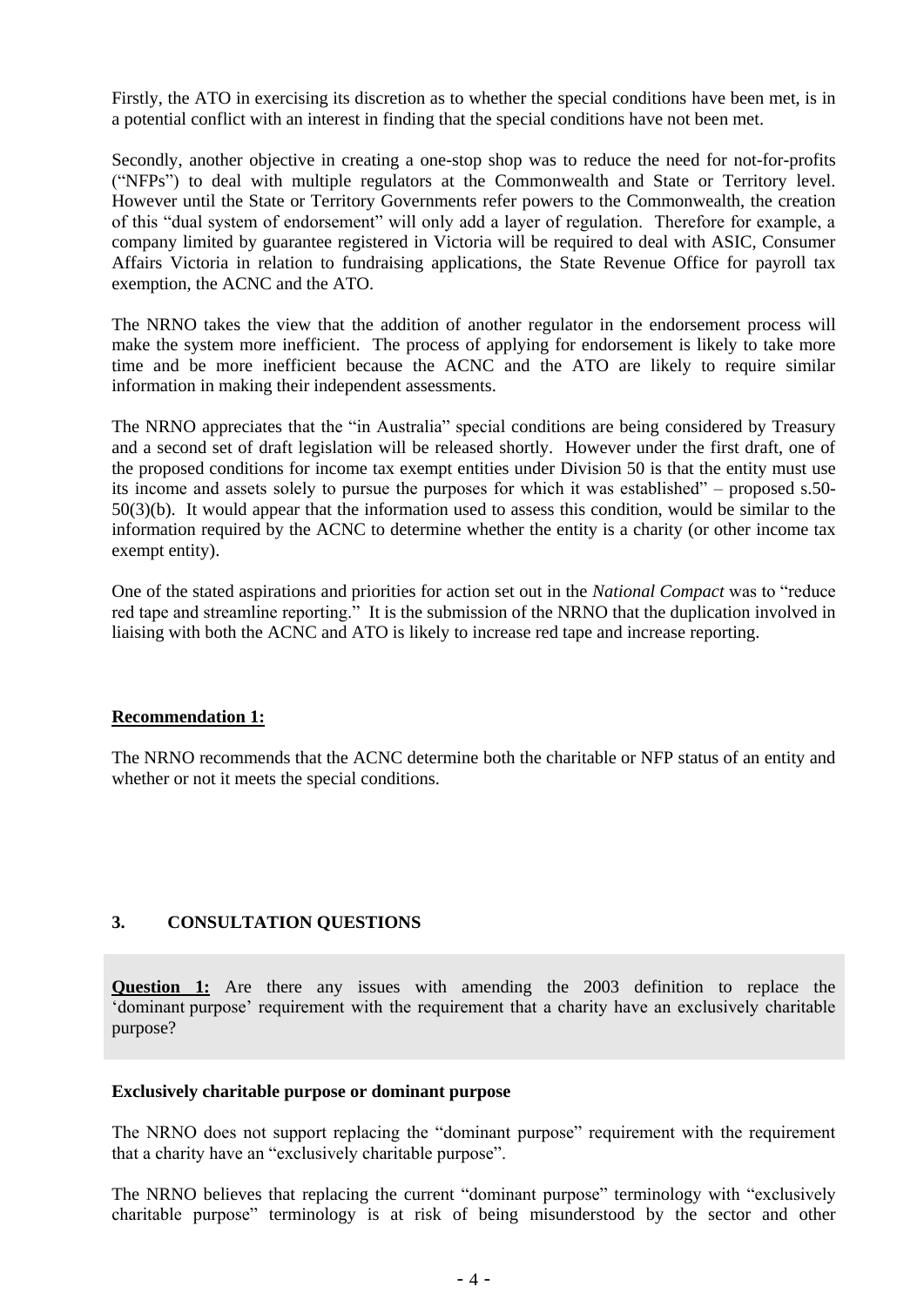stakeholders. Further, while the legal understanding of the term "exclusively charitable" may be understood to allow non-charitable incidental or ancillary purposes, this would not be understood by the average person and therefore this aspect of the law would be inaccessible.

Under the common law, to be a charity an entity must have a charitable purpose. A charity cannot have both charitable and non-charitable purposes unless the latter are incidental or ancillary purposes. A variety of terminology has been used over the years and in different jurisdictions to capture this issue. The articulation of these principles over time has led to a variety of terminology to capture this concept, for example, that the entity must have an "exclusively", "main", "chief", "dominant", "primary", "predominant", "fundamental", "leading" or "paramount" charitable purpose or purposes.

The NRNO recommends that the government adopt one of two alternatives:

- 1. To use the most recent Australian common law articulation; or
- 2. To explicitly clarify that non-charitable incidental or ancillary purposes are allowed.

### **Option 1**

The two most recent cases dealing with charitable purpose in the High Court of Australia were *Commissioner of Taxation v Word Investments* [2008] HCA 42 *("Word Investments")* and *Aid/Watch Incorporated v Commissioner of Taxation* [2010] HCA 42 *("Aid/Watch")*.

In *Word Investments,* the majority of the High Court stated:

*"In examining the objects, it is necessary to see whether its main or predominant or dominant objects, as distinct from its concomitant or incidental or ancillary objects, are charitable."*

The above passage was subsequently quoted by the majority of the High Court in *Aid/Watch*.

In the same case of *Aid/Watch*, Kiefel J who was in the minority stated:

*"Whether an organisation has charitable purposes is determined by reference to the natural and probable consequences of its activities, as well as its stated purposes. In examining those purposes and their purported effectuation in the activities of the organisation, attention is directed to the main or predominant purposes, rather than those which are ancillary or incidental."*

Therefore the High Court prefers the terminology of "main or predominant or dominant."

The ATO makes reference to this in paragraph 26 of the finalised Taxation Ruling on income tax and fringe benefits tax for charities, TR 2011/4, which states:

*"An institution is charitable if:* 

- *its only, or its 'main or predominant or dominant' purpose is charitable in the technical legal meaning;[22](http://law.ato.gov.au/atolaw/view.htm?locid=) and*
- *it was established and is maintained for that charitable purpose.[23](http://law.ato.gov.au/atolaw/view.htm?locid=)*

*In this Ruling, we typically refer to the required purpose as the 'sole purpose' of the institution because a charitable institution cannot have an independent non-charitable purpose (regardless of how minor that independent non-charitable purpose may be).[24](http://law.ato.gov.au/atolaw/view.htm?locid=) "*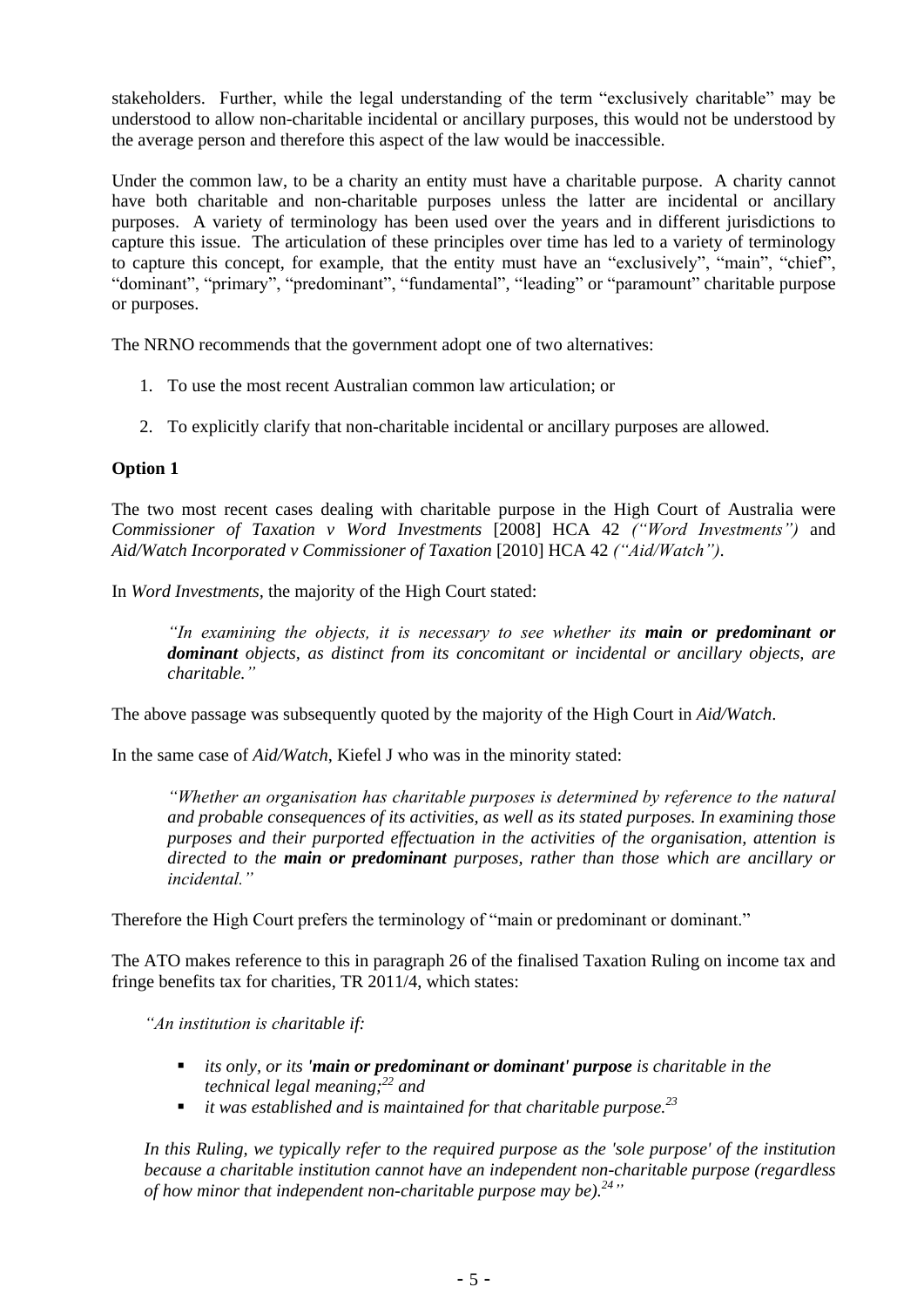This passage of the Ruling cites the majority decision in *Word Investments*, which was handed down after the *Charities Bill 2003* was drafted.

The benefit of adopting this option is that the phrase "main or predominant or dominant purpose" will be interpreted with reference to the *Word Investments* and *Aid/Watch* decisions and any future decisions of the Court. This will therefore achieve the government's policy objective of "providing increased certainty and consistency on the meaning of charity."

# **Option 2**

A second alternative that the NRNO wishes to raise for the government's consideration is for the legislation to explicitly state that a charity must have a charitable purpose or purposes only, other than any purposes which are incidental or ancillary.

This would also serve to clarify the position for all stakeholders and the general public.

# **Recommendation 2:**

The NRNO recommends that the Bill state that:

*"A charity must have a main or predominant or dominant purpose that is charitable."* 

*OR*

*"A charity must have a charitable purpose or purposes only, other than any purpose which is incidental or ancillary."*

## **More than one charitable purpose**

The NRNO also recommends that the statutory definition of charity explicitly state that a charity may have more than one charitable purpose. This is the position at common law and is recognised by the ATO in TR 2011/4, paragraph 5:

*' charitable purpose '. Charitable institutions can have more than one charitable purpose. The term 'charitable purpose' is commonly used in this Ruling to include multiple charitable purposes.*

The *Charities Bill 2003* indicates at section 4(1)(b)(i) that:

*"a reference in any Act to a charity, to a charitable institution or to any other kind of charitable body is a reference to an entity that has a dominant purpose that is charitable."* 

This may imply that a charity can have only one main or dominant or predominant purpose rather than multiple charitable purposes.

Further the ATO's form entitled "Application for endorsement as a tax concession charity or income tax exempt fund" only allows the applicant to tick one box in answer to question 5, "What is your organisation's main purpose?"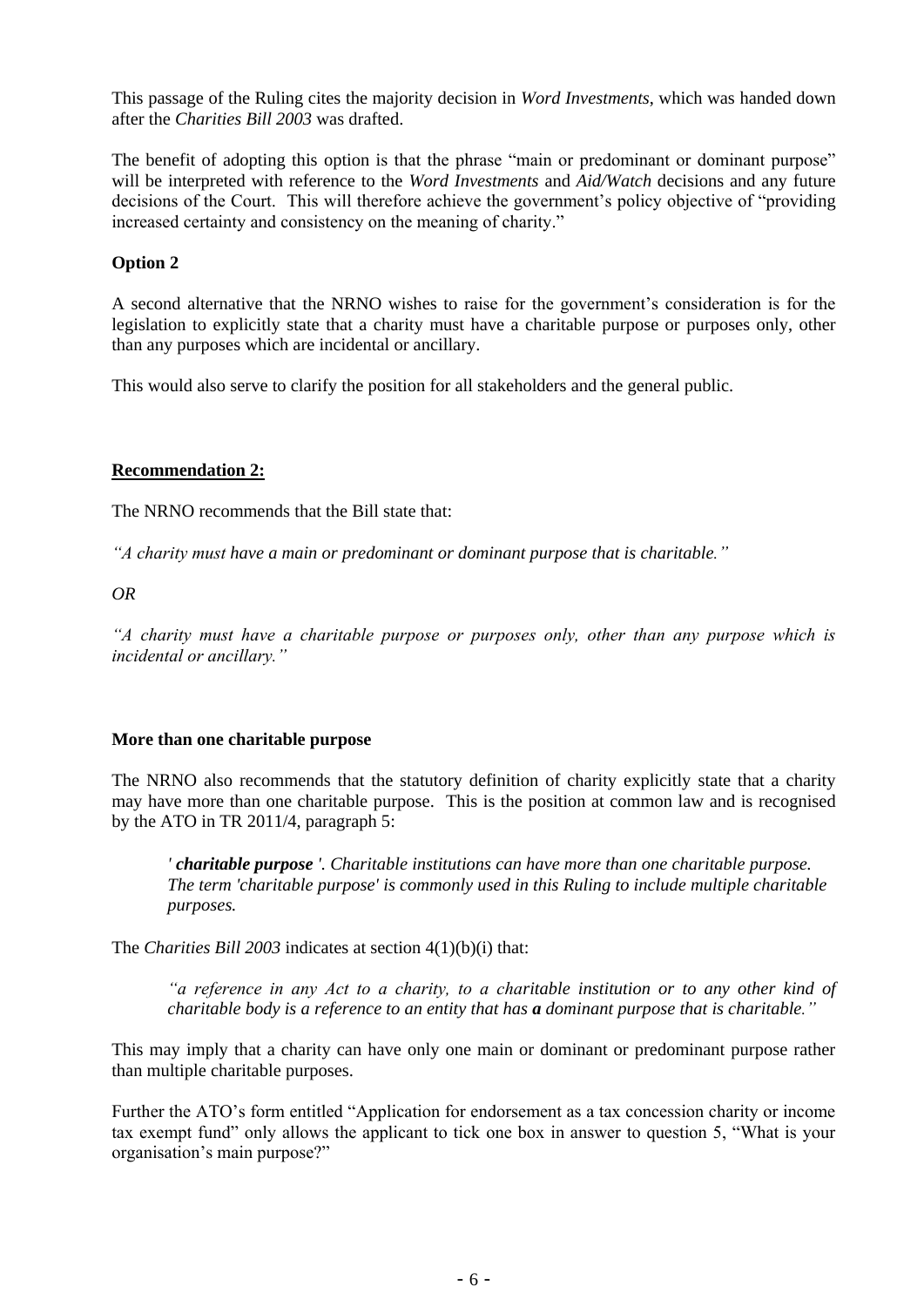## **Recommendation 3:**

The NRNO recommends that the Bill explicitly state that a charity may have more than one charitable purpose.

**Question 2:** Does the decision by the New South Wales Administrative Tribunal provide sufficient clarification on the circumstances when a peak body can be a charity or is further clarification required?

The NRNO, being a peak body itself, recommends that the legislative definition explicitly state that peak bodies can be charities.

The case of *Social Ventures Australia Limited v. Chief Commissioner of State Revenue* [2008] NSWADT 331 was decided by the New South Wales Administrative Decisions Tribunal and therefore is not binding in other States or Territories or at a higher level in the New South Wales Courts.

Including peak bodies in the statutory definition will serve to clarify the legislative intention that such bodies are eligible to be charities and therefore meet this policy objective.

## **Recommendation 4:**

The NRNO recommends that the legislative definition of charity explicitly encompass "peak bodies".

**Question 3:** Are any changes required to the *Charities Bill 2003* to clarify the meaning of 'public' or 'sufficient section of the general community'?

The NRNO recommends that the legislative wording clarify the meaning of 'public' or 'sufficient section of the general community' and endorses the recommendations of the Board of Taxation review.

The NRNO specifically recommends that the equivalent of section 7(2) of the *Charities Bill 2003*  state that "A purpose is not directed to the benefit of a sufficient section of the general community if the people to whose benefit it is directed are numerically negligible compared to the size of that part of the community to whom the purpose would be relevant."

This would, as noted by the Board of Taxation, address concerns about eligibility of charities in geographically isolated communities, or charities that address a rare disease or condition.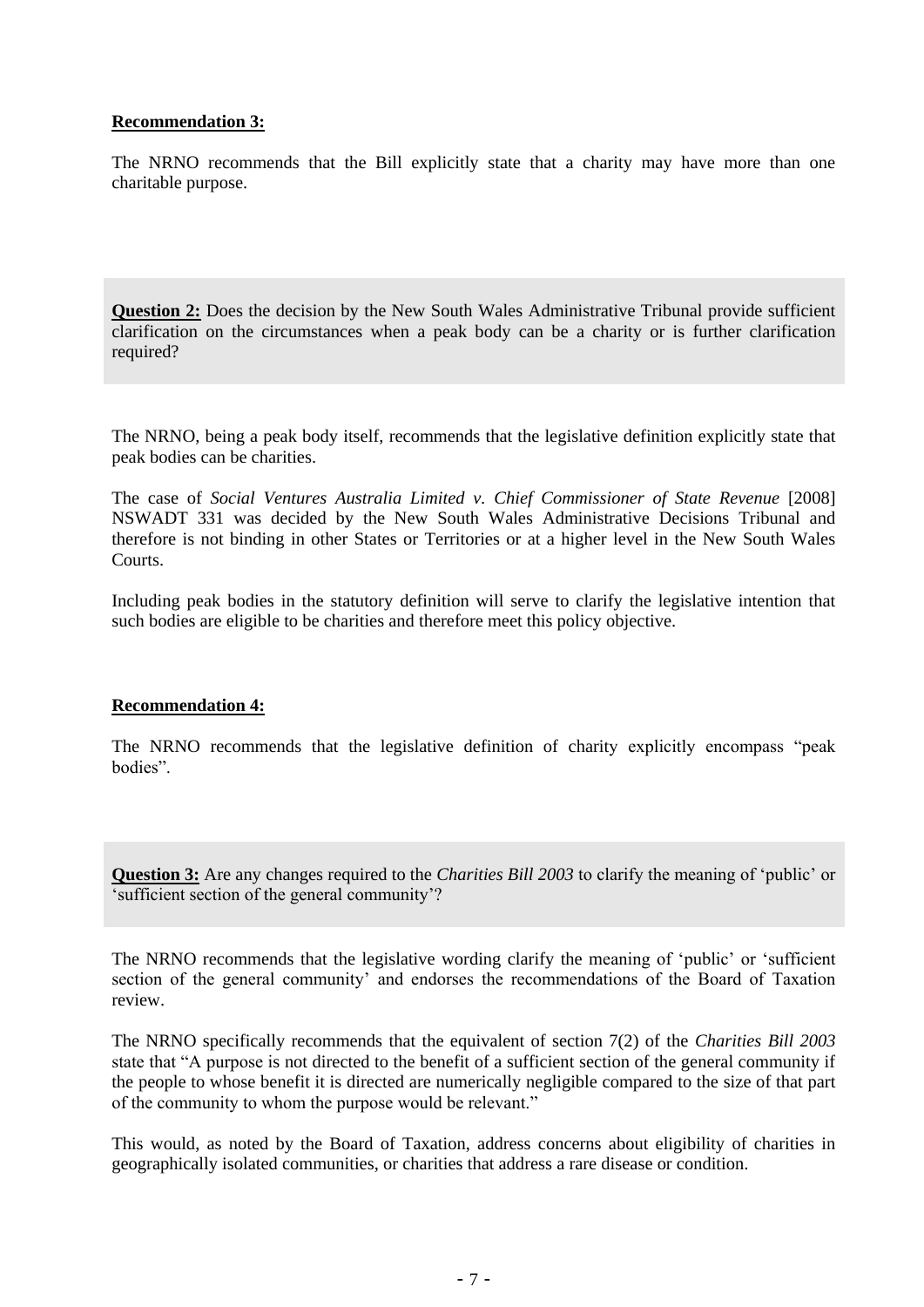## **Recommendation 5:**

The NRNO recommends that the legislative definition of charity clarify the meaning of "public" or "sufficient section of the general community" by including wording to the effect that:

*"A purpose is not directed to the benefit of a sufficient section of the general community if the people to whose benefit it is directed are numerically negligible compared to the size of that part of the community to whom the purpose would be relevant."*

**Question 4:** Are changes to the Charities Bill 2003 necessary to ensure beneficiaries with family ties (such as native title holders) can receive benefits from charities?

The NRNO recommends that in the context of native title holders, the "section of the public" test not exclude members with familial ties. The New Zealand example canvassed in the consultation paper merits consideration.

## **Recommendation 6:**

The NRNO recommends that the legislative definition clarify the "section of the public" test to ensure that this would not exclude native title holders with familial connections.

**Question 5:** Could the term 'for the public benefit' be further clarified, for example, by including additional principles outlined in ruling TR 2011/D2 or as contained in the Scottish, Ireland and Northern Ireland definitions or in the guidance material of the Charities Commission of England and Wales?

The NRNO recommends the clarification of the term "for the public benefit", because of the confusion and uncertainty at common law.

There is merit in the legislation explicitly confirming that the benefit may be:

- 1. tangible or intangible; and
- 2. direct or indirect.

The failure to approach the issue from a broad perspective will reduce the inquiry to a superficial level and potentially disqualify organisations with novel and creative approaches.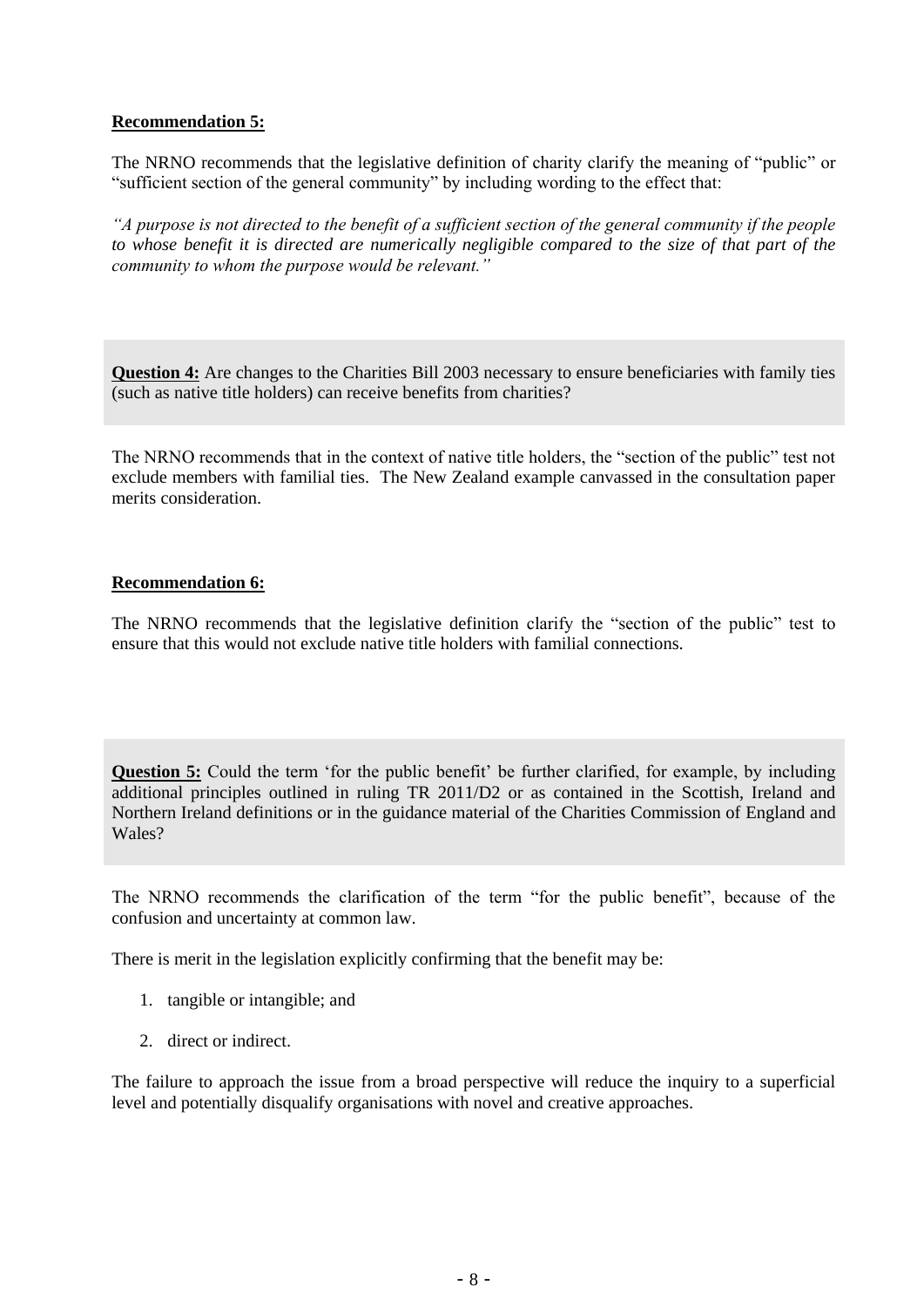## **Recommendation 7:**

The NRNO recommends that the phrase "for the public benefit" be clarified to confirm that the benefit may be tangible or intangible, and direct or indirect.

**Question 6:** Would the approach taken by England and Wales of relying on the common law and providing guidance on the meaning of public benefit, be preferable on the grounds it provides greater flexibility?

The NRNO is of the view that a non-statutory approach is preferable for the reasons cited in the England and Wales experience. That is, because it allows for flexibility, certainty and the capacity to accommodate the diversity of the sector.

The NRNO further recommends that the ACNC provide detailed guidance, again as does the UK Charities Commission, on the meaning of the term 'public benefit'.

## **Recommendation 8:**

The NRNO recommends relying on the common law and advice from the ACNC, rather than legislative provisions to provide guidance as to whether an entity is for the public benefit.

**Question 7:** What are the issues with requiring an existing charity or an entity seeking approval as a charity to demonstrate they are for the public benefit?

The NRNO is of the view that the introduction of a public benefit test would have significant implications for the Not for Profit Sector. We do not recommend it.

## Resource Allocation

 $\overline{a}$ 

The experience of other jurisdictions is that the introduction of a public benefit test imposes significant administrative and compliance costs on charities and the regulator.

An example is the Church Missionary Society ("CMS"), a well-credentialed organisation established in 1799 by William Wilberforce and John Newton. It is evident that significant time and resources were required by both CMS and the Charities Commission to undertake the CMS public benefit assessment. The result was a 10-page report<sup>2</sup> produced by the Charity Commission for England and Wales ("the Commission") confirming the existing position – that CMS was a charity for the public benefit.

<sup>2</sup> *Church Mission Society - A public benefit assessment report by the Charity Commission*, July 2009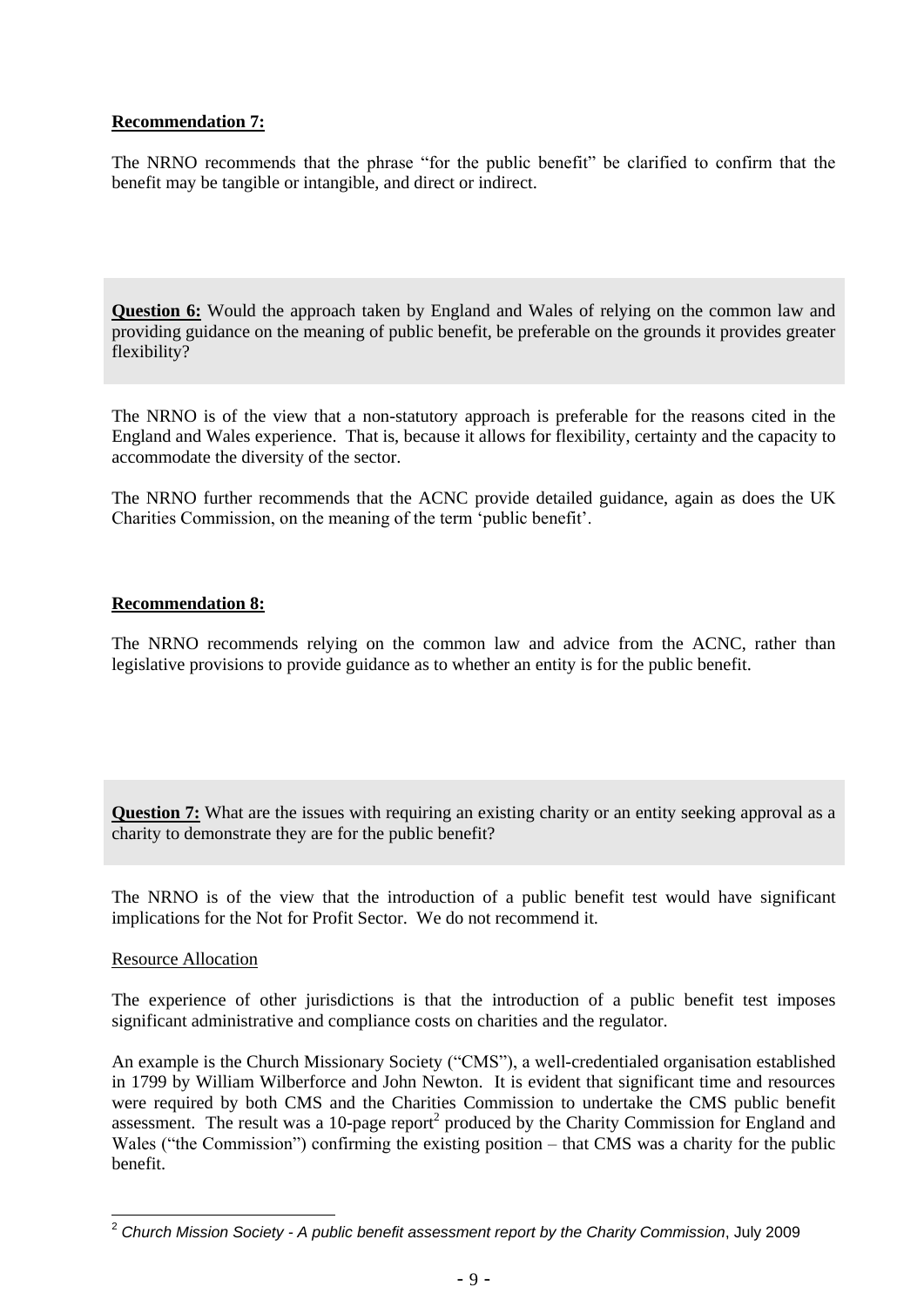### Charities for the Advancement of Religion

The removal of the presumption of public benefit and requirement to positively demonstrate public benefit is likely to cause difficulties where the benefit is intangible, and this is particularly pertinent to charities established for the advancement of religion. The NRNO is of the view that this enquiry can lead to the secularisation of the debate and the permeability of the traditional State and religion border. This has arisen in the United Kingdom.

The requirement to prove public benefit is likely to lead to organisations placing a greater emphasis on the tangible benefits of religion because it is difficult to demonstrate the benefits of spiritual practices and disciplines such as prayer, solitude, fasting and worship.

As an example, the UK Charities Commission found that CMS satisfied the public benefit test because it demonstrated a combination of tangible and intangible benefits which, in their "totality" were found by the Commission to satisfy the test.

Julian Rivers comments on the issues created by a public benefit test for religious organisations in *The Law of Organised Religions: Between Establishment and Secularism* (2010), Oxford Scholarship Online (see pages 162-166). He argues that the statutory guidance of the Charity Commission of England and Wales "displays a subtle but strong secularising tendency". He states that (p165):

"…there is a deep-rooted instrumentalization [sic] of religion to Governmental ends. This has been achieved by ... requiring an additional demonstration of 'public benefit' in terms of a beneficial moral impact on society, that is according to modern mores. If one takes this seriously, it would not longer be sufficient to show merely that a place of worship is open to the public. Rather, it would need to satisfy the public impact test that the religious worship taking place makes a worthwhile moral contribution to society as a whole. There are even suggestions that religious organisations need to provide evidence of this contribution … This re-interpretation of the law is strengthened by the view that adherents of one religion do not count as a section of the public, which assimilates all religious belief to private club membership…."

This is not a desirable outcome for our society or for religious organisations which constitute a significant proportion of the NFP sector.

It is also inconsistent with the *Extension of Charitable Purposes Act 2004* (Cth) which recognised the intangible benefits of prayer by expressly providing for closed or contemplative religious orders to be found to be charitable where they provide prayerful intervention at the request of the public.

In our view the removal of the presumption of public benefit will reduce spirituality to the lowest common denominator and lend itself towards a superficial assessment of the benefits of religion.

#### Educational Institutions

The introduction of a public benefit test has similarly undesirable implications for educational institutions. Where it has been introduced in the United Kingdom it has been highly contentious, prompted extensive litigation, and resulted in a complex judgement.

After 108 pages of reasoning, the Tribunal concluded their final remarks in *The Independent Schools Council v The Charity Commission for England & Wales & Ors* [2011] UKUT 421 (TCC) (at 260):

"Our Decision will not, we know, give the parties the clarity for which they were hoping. It will satisfy neither side of the political debate. But political debates must have political conclusions, and it should not be expected of the judicial process that it should resolve the conflict between deeply held views. We venture to think, however, that the political issue is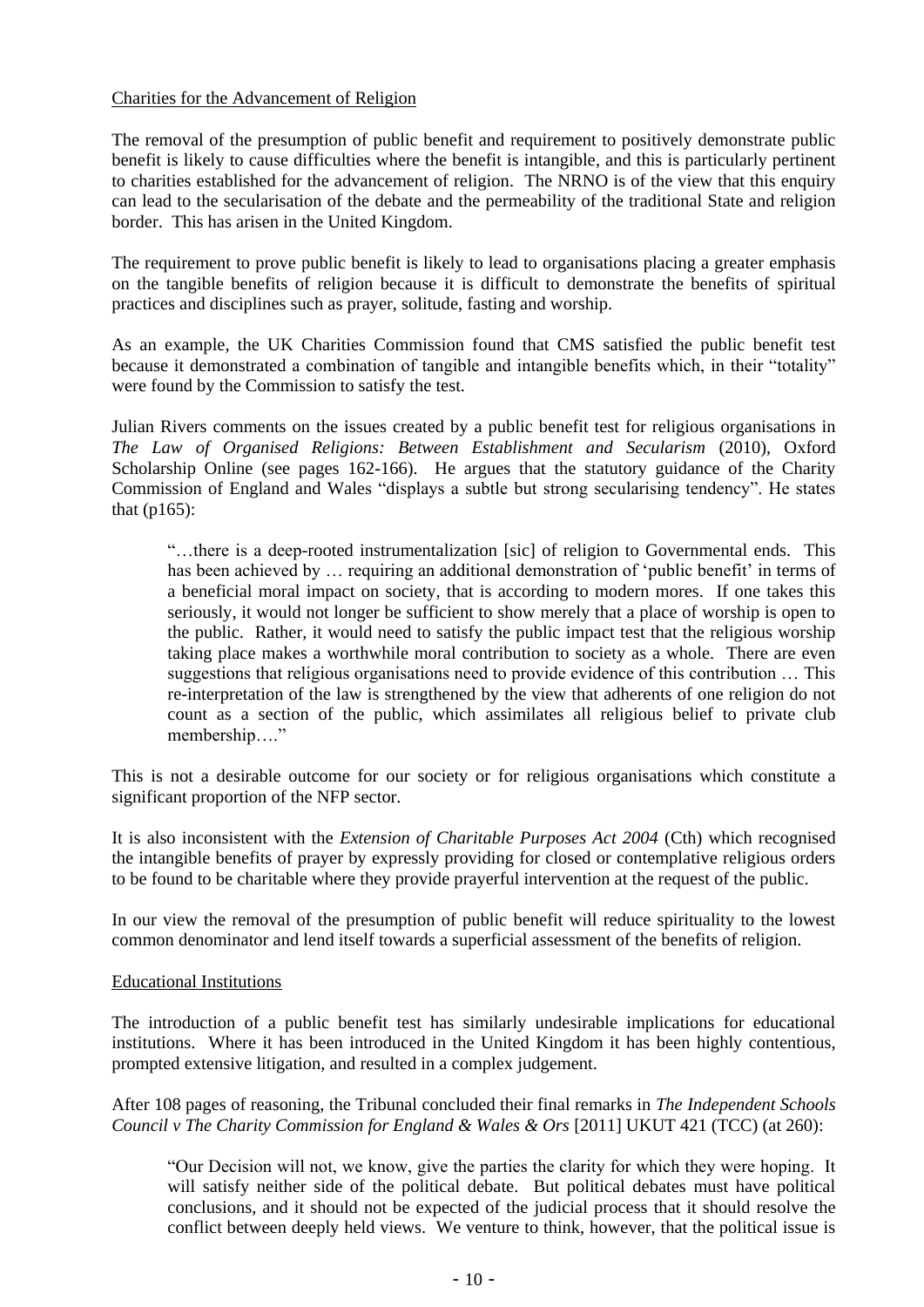not really about whether private schools should be charities in legal terms but whether they should have the benefit of the fiscal advantages which Parliament has seen right to grant to charities. It is for Parliament to grapple with this issue. It is quite separate from the issues which have dogged the many committees which have, over the years, addressed reform of charity law but have never been able to come up with a definition of charity more use than the concept which developed through case law."

### The Relief of Poverty

At common law, a charity for the relief of poverty was deemed to be for the public benefit. If the government proceeds with overturning this presumption, the NRNO recommends that it give consideration to the DGR category for a "public fund established and maintained for the relief of persons in Australia who are in necessitous circumstances", being item 4.1.3 of section 30-45 of the *Income Tax Assessment Act 1997* (Cth).

In practice, the ATO will endorse a fund as a necessitous circumstances fund if it is maintained for a small group of individuals.

## The ATO GiftPack publication states at page 35:

*"Where a fund is maintained primarily for the relief of one individual, family or similar group, its constituent documents should make it clear that the fund is for the relief of the particular circumstances. It should not provide merely that the fund is held on trust for named individuals."* 

The NRNO is concerned that if the presumption of public benefit is overturned for charities for the relief of poverty, the scope of operation of necessitous circumstances funds will be narrowed.

## United Kingdom Experience

Finally, we quote from the conclusion of Debra Morris in *Public Benefit: the long and winding road to reforming the public benefit test for charity: a worthwhile trip or 'Is your journey really necessary?'* in *Modernising Charity, Recent Developments and Future Directions* (2010), Edward Elgar (p119-120)*:*

"…the English experience has proved, so far, that it is difficult to remove certain aspects of the common law legacy, derived from the Preamble to the 1601 Act and subsequent case law. Moreover, it is unclear, as yet, whether or not it would be desirable to do so. Public benefit, in particular, is a complex concept, deriving from case law decided over several centuries. There are many principles to be considered which have to be delicately balanced, and some of these apply to some heads of charity and not to others.

Some would argue that the common law of charity, together with the public benefit component, has served society well and will continue to do so…

So far, and it is admittedly early days, the English journey on the road to reform has been a bumpy one, whose ultimate destination may well prove in time to be somewhere very close to its departure point. It is hoped that other jurisdictions will learn from this experience and take a more straightforward route to their desired location."

Further, the experience of the United Kingdom, particularly in education and religion, leads to an unhappy allocation of resources and complexity by deliberate diversion of resources from core charitable work into "popular causes" for the purpose of establishing charitable status. For example, there is anecdotal evidence that independent schools in the United Kingdom make grants to disadvantaged schools simply to bolster their "public benefit" argument.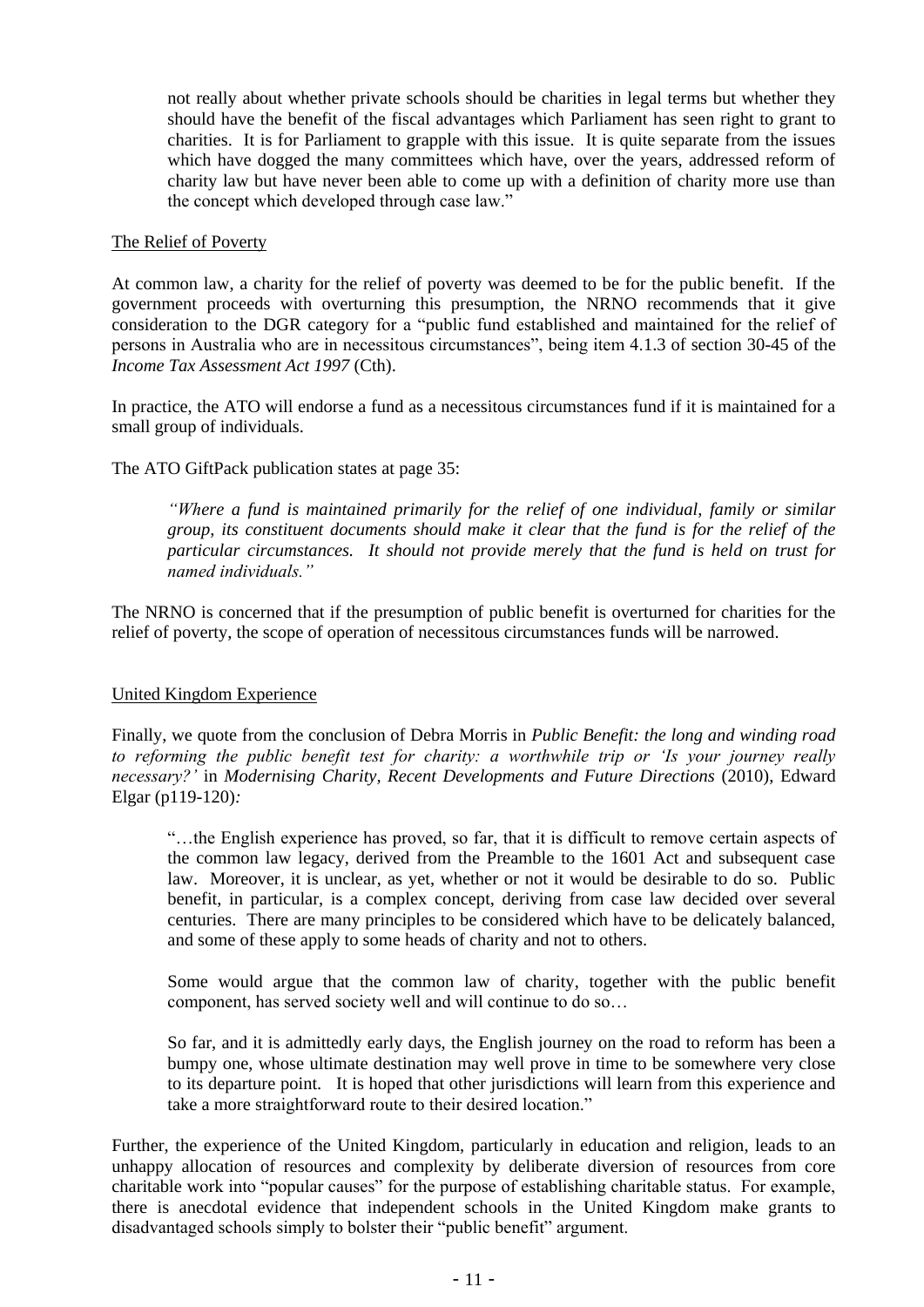The conclusion we draw from the English experience is that the introduction of the public benefit test has been an unnecessary administrative and financial burden both on charities and on the Charity Commissioner. What benefit it achieves is yet to be seen. However the experience suggests that it will lead to the secularisation of religious organisations and result in contested litigation which will not necessarily provide clarity on the meaning of "public benefit".

### Our Recommendation

The NRNO recommends that the presumption be maintained. Being a presumption only, it is capable of being rebutted.

The NRO recognises that there is scope for further clarification around the disqualifying factors which would lead to the rebuttal of the presumption in any given instance - for example, private benefit and public harm or detriment.

The advantage of this approach is that it is easier to define and regulate the disqualifying factors than it is to articulate the intangible public benefits of charities. Focusing on improving clarity around the disqualifying factors is therefore likely to lead to greater clarity, greater consistency in decisions, and will consume less resources on the part of both charities and the ACNC.

## **Recommendation 9:**

The NRNO recommends that the presumption of public benefit be maintained because of the difficulties in requiring a charity to positively demonstrate public benefit.

**Question 8:** What role should the ACNC have in providing assistance to charities in demonstrating this test, and also in ensuring charities demonstrate their continued meeting of this test?

As discussed above, the NRNO recommends that the presumption of public benefit be maintained. The NRO recommends that the ACNC provides guidance and publications to assist organisations in determining whether they are likely to contravene the "disqualifying factors" being private benefit, and harm or detriment.

## **Recommendation 10:**

The NRNO recommends that the presumption of public benefit be maintained and that the ACNC provide clarification in relation to the disqualifying factors.

**Question 9:** What are the issues for entities established for the advancement of religion or education if the presumption of benefit is overturned?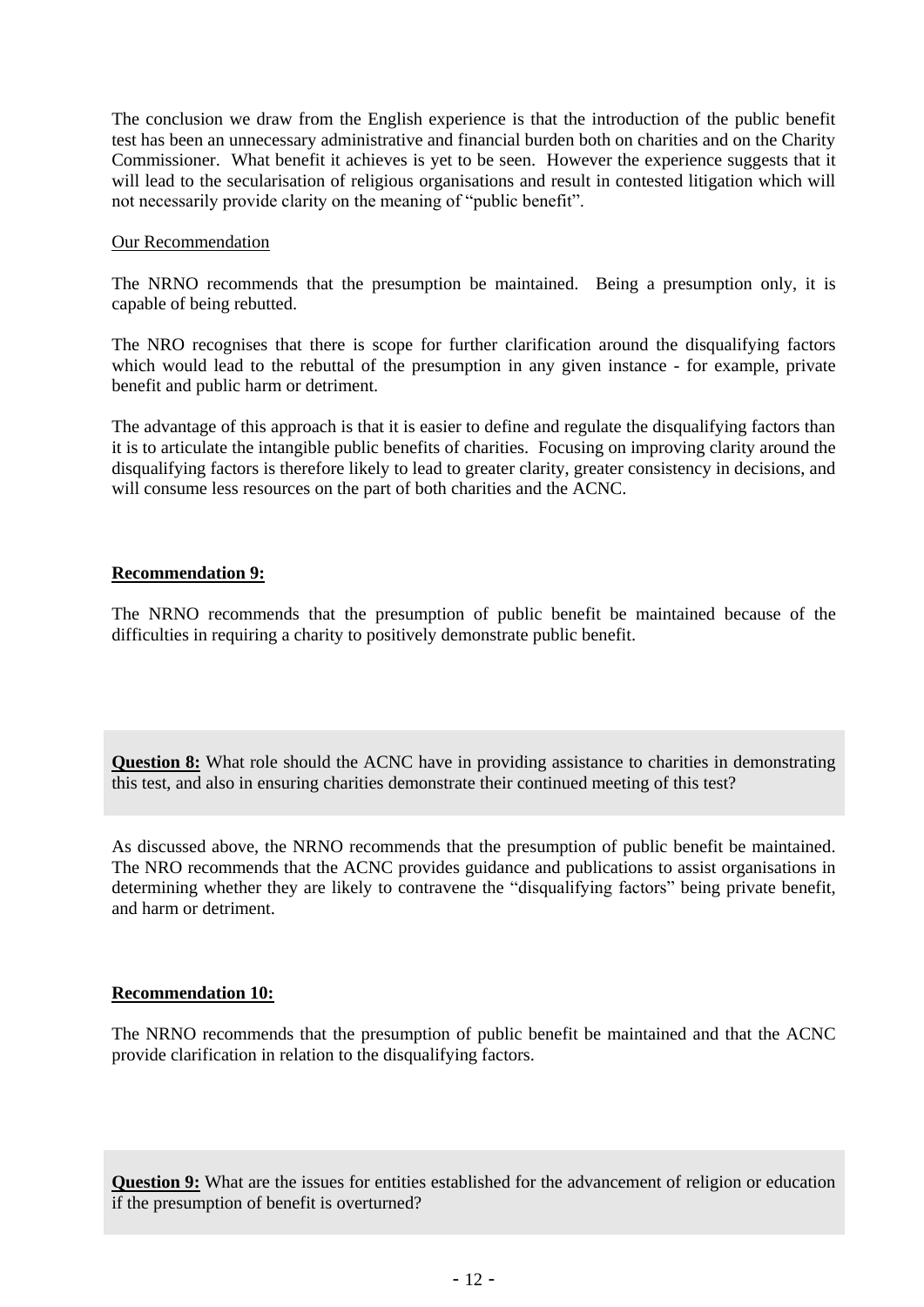Please refer to our response to question 7.

**Question 10:** Are there any issues with the requirement that the activities of a charity be in furtherance or in aid of its charitable purpose?

The NRNO is of the view that there are significant issues with the requirement that the activities of a charity be in furtherance of or in aid of its charitable purpose.

Under the common law, a charity can have a non-charitable purpose if the purpose is *ancillary* or *incidental* to the charitable purposes of the entity.

Gibbs J, with whom Barwick CJ, Menzies and Walsh JJ concurred, in *Stratton v Simpson* said:

*"It is established that 'an institution is a charitable institution if its main purpose is charitable although it may have other purposes which are merely concomitant and incidental to that purpose' or in other words if each of its objects is either charitable in itself or should be construed as ancillary to other objects which themselves are charitable. If however the noncharitable purpose is not merely incidental or ancillary to the main charitable purpose, the institution will not be charitable."*

Therefore because a charity may have non-charitable incidental or ancillary purposes, it may undertake activities in furtherance of the incidental or ancillary purposes.

For example, in the High Court case of *Congregational Union of New South Wales v Thistlethwayte* (1952) 87 CLR 375, the appellant's objects included the maintenance of philanthropic agencies and the preservation of civil and religious liberty. These were both found to be non-charitable objects, but in context, the High Court found them to be ancillary to the main object to advance religion.

In *Thistlethwayte's* case, the appellant's activities which furthered the non-charitable objects would not have been in furtherance of or in aid of its charitable purpose. They would have been in aid of its non-charitable purposes.

The NRNO believes that the statutory definition of charity should not include a requirement that the charity must not engage in **activities** that do not further or aid its charitable purpose.

The High Court in *Word Investments* has clarified this issue in finding that consideration of the activities of an entity is a key component under the "holistic test" of determining whether the entity has a **charitable purpose**. Our views in this regard have been set out in response to other questions.

The NRNO is of the view that a requirement that the activities of a charity be in aid of its charitable purpose would constrict the activities of charities when compared to the current position at common law.

The NRNO submits that drawing conclusions from activities alone is a denial of the key question of purpose. Many activities could disclose either a charitable or non-charitable purpose, and therefore the true question under an holistic analysis, is for what is the activity conducted?

# **Recommendation 11:**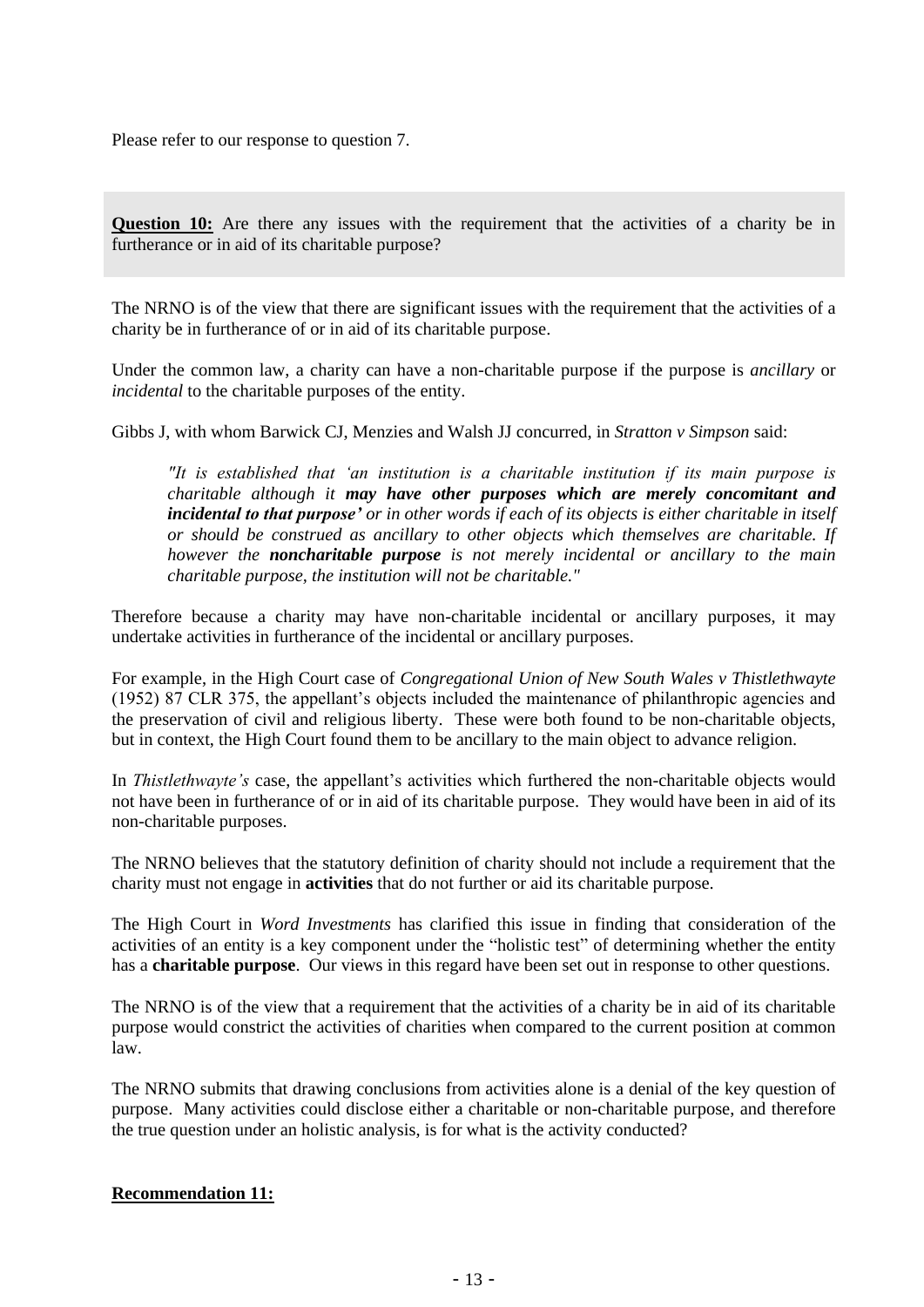The NRNO does not recommend that the Bill state that the activities of a charity must be in furtherance or in aid of its charitable purpose.

**Question 11:** Should the role of activities in determining an entity's status as a charity be further clarified in the definition?

Before addressing this question, the threshold question is whether activities should be considered in determining whether or not an entity is a charity.

The common law focuses on what the charitable **purpose** of an entity is. It only considers activities in the context of this question.

In *Word Investments,* Gummow, Hayne, Heydon and Crennan JJ found that a holistic test should apply in ascertaining the entity's purpose and stated at paragraphs 17, 25 and 34 respectively:

*"It is necessary to examine the objects, and the purported effectuation of those objects in the activities, of the institution in question. In examining the objects, it is necessary to see whether its main or predominant or dominant objects, as distinct from its concomitant or incidental or ancillary objects, are charitable."*

*"In addition to what flows from the construction to be given to the memorandum of association, it is necessary to take into account the circumstances in which Word was formed."*

*"To avoid doubt in future, it should be noted that it would not be enough that the purpose or main purpose of an institution were charitable if in fact it ceased to carry out that purpose…. the statute 'directs the inquiry to a particular time, namely, the year of income so that consideration must be given not only to the purpose for which the [institution] was established but also the purpose for which it is currently conducted."* 

This approach was subsequently referred to by the Full Court of the Federal Court in *Commissioner of Taxation v. Aid/Watch Inc.* (2009) 178 FCR 423 at 429 [29] and was not queried by the majority of the High Court in the appeal *Aid/Watch Incorporated v Commissioner of Taxation* [2010] HCA 42, [4].

The NRNO is of the view that it is appropriate for the legislation introducing a statutory definition of charity to clarify that the entity must not only be **established** for charitable purposes, it must also **continue to be conducted** for charitable purposes. Further the NRNO is of the view that this is an accurate statement of the common law which appropriately takes into account the activities of an entity in determining whether or not it is for a charitable purpose.

#### **Recommendation 12:**

The NRNO recommends that the Bill include a statement that the entity must continue to be conducted for charitable purposes.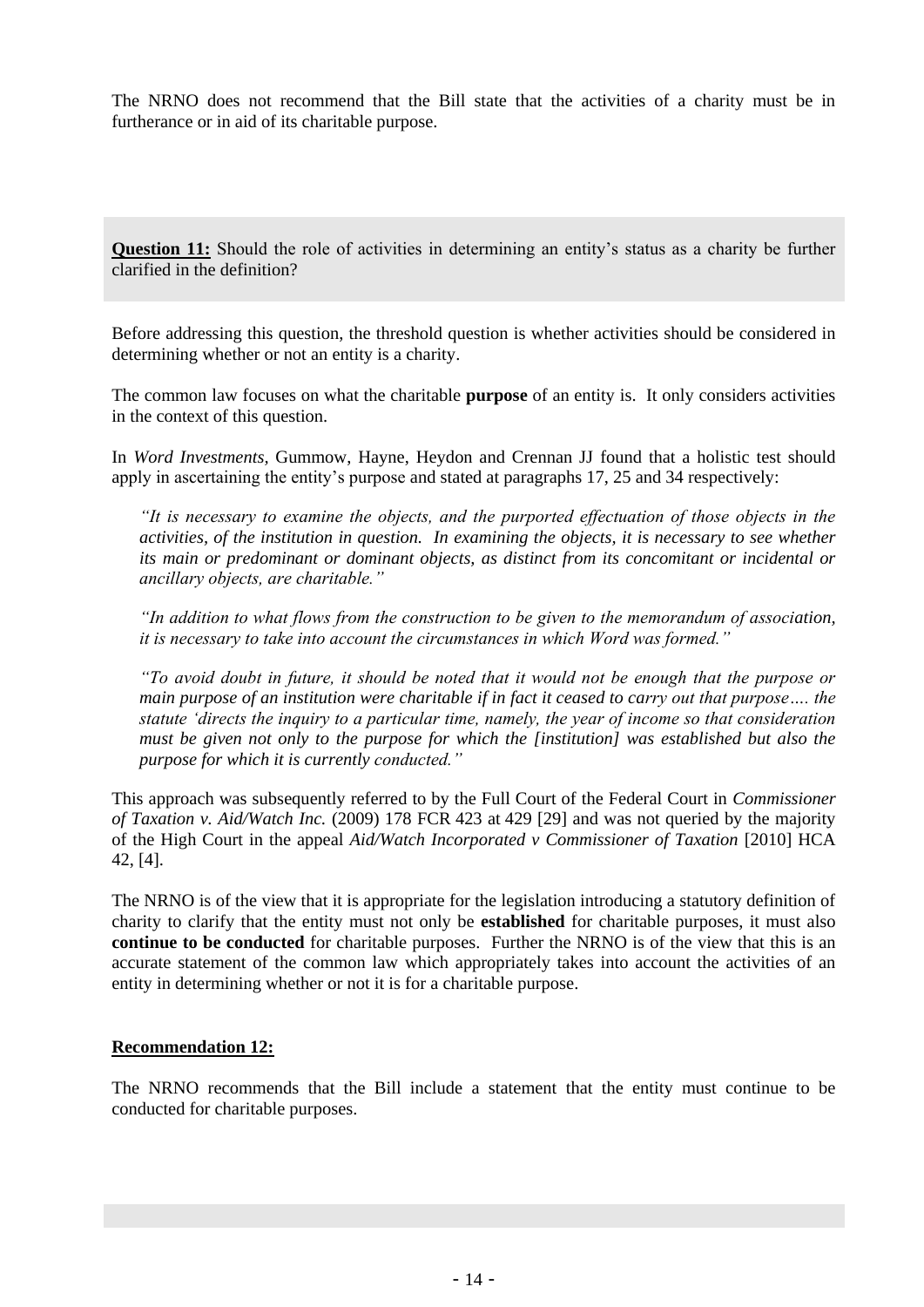**Question 12:** Are there any issues with the suggested changes to the Charities Bill 2003 as outlined above to allow charities to engage in political activities?

The consultation paper makes reference to the *Aid/Watch* case by stating in paragraph 105 that:

*"The High Court, in the Aid/Watch decision, held that generation of public debate by lawful means, concerning matters arising under one of the established heads of charity, is itself an activity beneficial to the community. It also decided that there is no general doctrine in Australia that excludes political purposes from being charitable."* 

The consultation paper when referring to *Aid/Watch* and in questions 12 and 13 refers to *activities*. In contrast, the High Court decision focuses on whether or not the *purposes* of Aid/Watch Incorporated were charitable. The submissions of the two parties also focussed on the issue of purpose not activity.

The majority of the High Court stated at paragraphs 47 and 48 of the judgment:

*"This is because the generation by lawful means of public debate, in the sense described earlier in these reasons, concerning the efficiency of foreign aid directed to the relief of poverty, itself is a purpose beneficial to the community within the fourth head in* Pemsel*. …* 

*What, however, this appeal should decide is that in Australia there is no general doctrine which excludes from charitable purposes "political objects" and has the scope indicated in England by* McGovern v Attorney-General.*"*

Therefore it is incorrect to confine the application of *Aid/Watch* to activities rather than purpose.

If the legislature sees fit to prohibit charities from engaging in certain political pursuits, it is preferable that it legislate that charities cannot be established for the pursuit of such *purposes.*  Indeed this is how the *Charities Bill 2003* was drafted. It stated that the following were disqualifying *purposes*:

- advocating a political party or case;
- supporting a candidate for political office; and
- attempting to change the law or government policy.

As a result of *Aid/Watch,* the NRNO is of the understanding that the common law now regards the third purpose as being charitable if the attempt at change is in relation to a charitable purpose.

#### **Recommendation 13:**

The NRNO recommends that the Bill focus on purpose rather than activity, particularly as a result of *Aid/Watch.*

**Question 13:** Are there any issues with prohibiting charities from advocating a political party, or supporting or opposing a candidate for political office?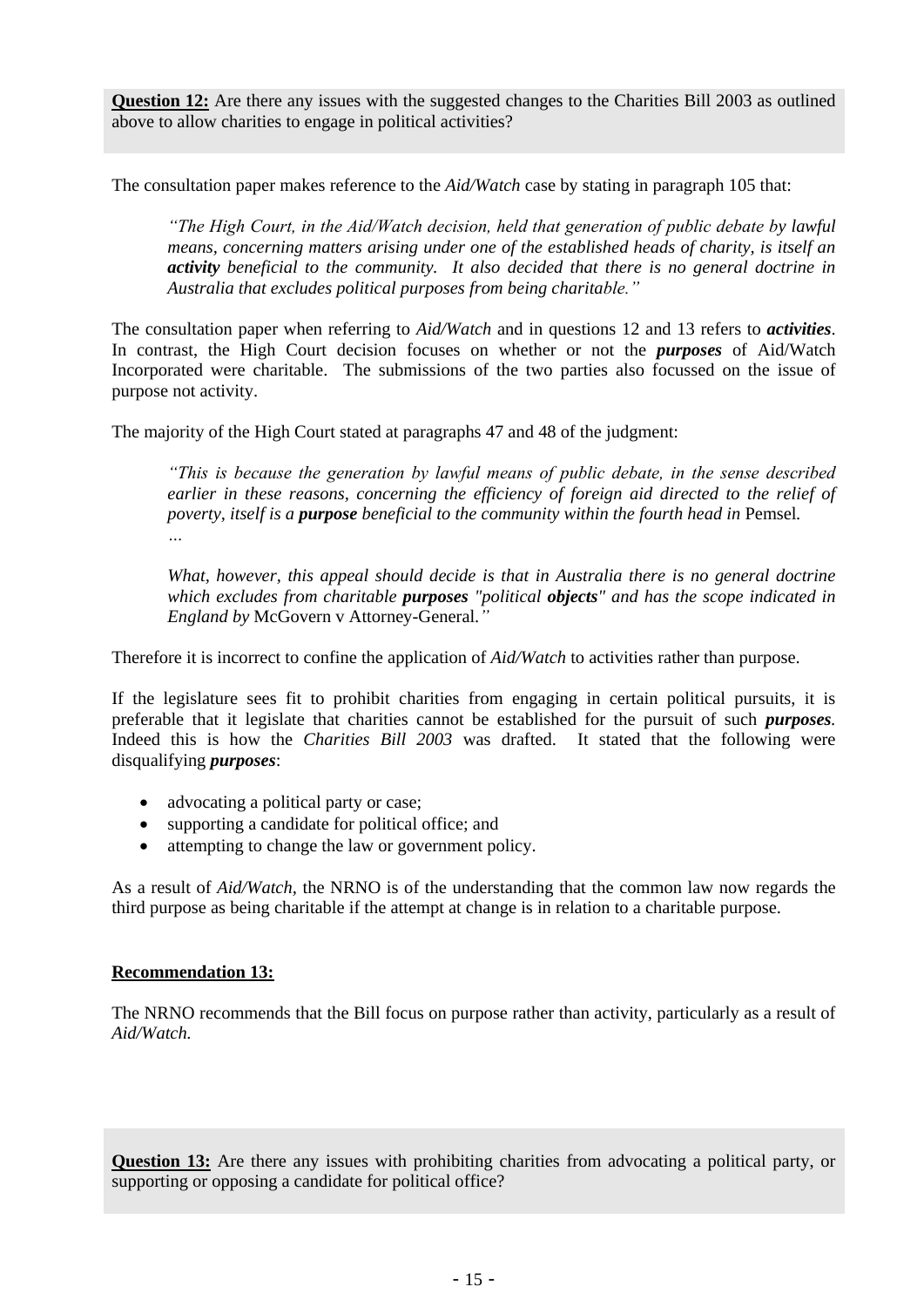Arguably the *Aid/Watch* case does not necessarily prevent a charity from advocating a political party or supporting or opposing a candidate for political office.

During the hearing at the High Court, this issue was explored by the Court. Notably Chief Justice French said:

*"You pitch your submissions, as I see them, at paragraphs 84 and following at a certain level of generality which avoids getting into the merits or demerits of particular issues by saying that public debate itself is a public good. Once you say that then the question is how do you exclude funding to a political party which has an agenda to improve administration of government, improve laws, and so forth?"* 

The response of Mr Williams, counsel for the appellant, Aid/Watch Incorporated was:

*"The answer is that there may not be an absolute prohibition. The answer may be that it*  depends upon the particular organisation with which one is concerned, the particular *objectives which it has and a consideration of whether, in current times, those objectives can be seen to be – at least within the fourth class of* Pemsel's Case *– in the public interest, or for a public benefit, I should say."*

The issue of advocating a particular political party was raised in the hearing but the Court did not make a finding on the issue because it was not directly relevant to the questions under consideration. It was not necessary to decide whether advocating in favour of or against a political party or candidate was consistent with the charitable purpose of generation by lawful means of public debate.

It is arguable that these purposes are charitable purposes. If they are drafted as being disqualifying purposes, a coherent and logical explanation as to why, must be articulated.

## **Recommendation 14:**

If charities are to be prohibited from advocating a political party or supporting or opposing a candidate for political office, the NRNO recommends that this be expressed in the Bill as a disqualifying purpose rather than a disqualifying activity.

However, first the NRNO recommends that the legislature gives careful thought to why this ought to be a disqualifying purpose.

**Question 14:** Is any further clarification required in the definition on the types of legal entity which can be used to operate a charity?

The *Charities Bill 2003* sets out a definition of a 'government body'.

Paragraph (b) of the definition refers to:

*"a body controlled by the Commonwealth, a State or a Territory"*

There are a number of foundations affiliated with public landmarks or cultural institutions in Australia, for which the Commonwealth, State or Territory government may have the power to nominate individuals to the governing board or as trustees.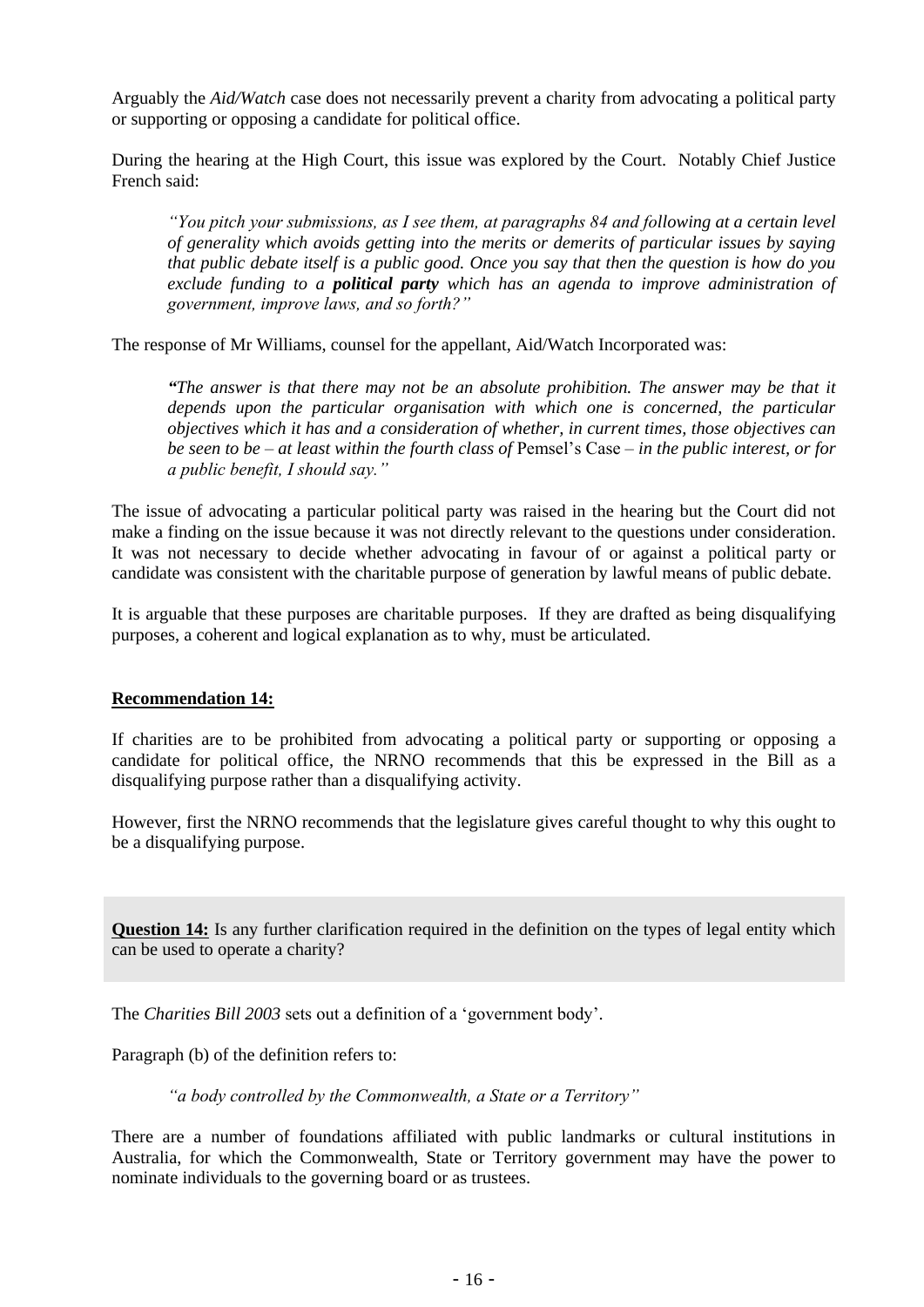The NRNO recommends that in these circumstances, "control" not be met because the individual once appointed, is required to exercise their independent judgment under fiduciary or directors' duties.

## **Recommendation 15:**

The NRNO recommends that the legislative definition of "government body" be drafted so as not exclude an organisation, for which the Commonwealth, State or Territory government has the power to nominate an individual to the governing board or trusteeship.

**Question 15:** In the light of the Central Bayside decision is the existing definition of 'government body' in the Charities Bill 2003 adequate?

The NRNO takes the view that the line between "charity" and "government" is a porous one and has oscillated over time. At present, it is characterised by a number of factors, for example, the legacy of the post-war expansion of the State, the overlap of service delivery by government and charity and the contracting of services to charity by government.

As a result if the Bill sees fit to draw a line in the sand, the NRNO takes the view that the line should be drawn towards the "charity" end of the spectrum.

## **Recommendation 16:**

The NRNO recommends that the government give careful thought to the contextual history and current relationship between government and charity, and define "government body" so that it does not exclude worthwhile charities which interact with government.

**Question 16:** Is the list of charitable purposes in the Charities Bill 2003 and the *Extension of Charitable Purposes Act 2004* an appropriate list of charitable purposes?

The NRNO takes the view that the list of charitable purposes in the *Charities Bill 2003* and *Extension of Charitable Purposes Act 2004* ought to be extended. It does not include those additional charitable purposes recognised by the common law after 2004.

The following ought to be included as charitable purposes:

- 1. The generation by lawful means of public debate regarding a charitable purpose; and
- 2. The promotion of physical and emotional fitness.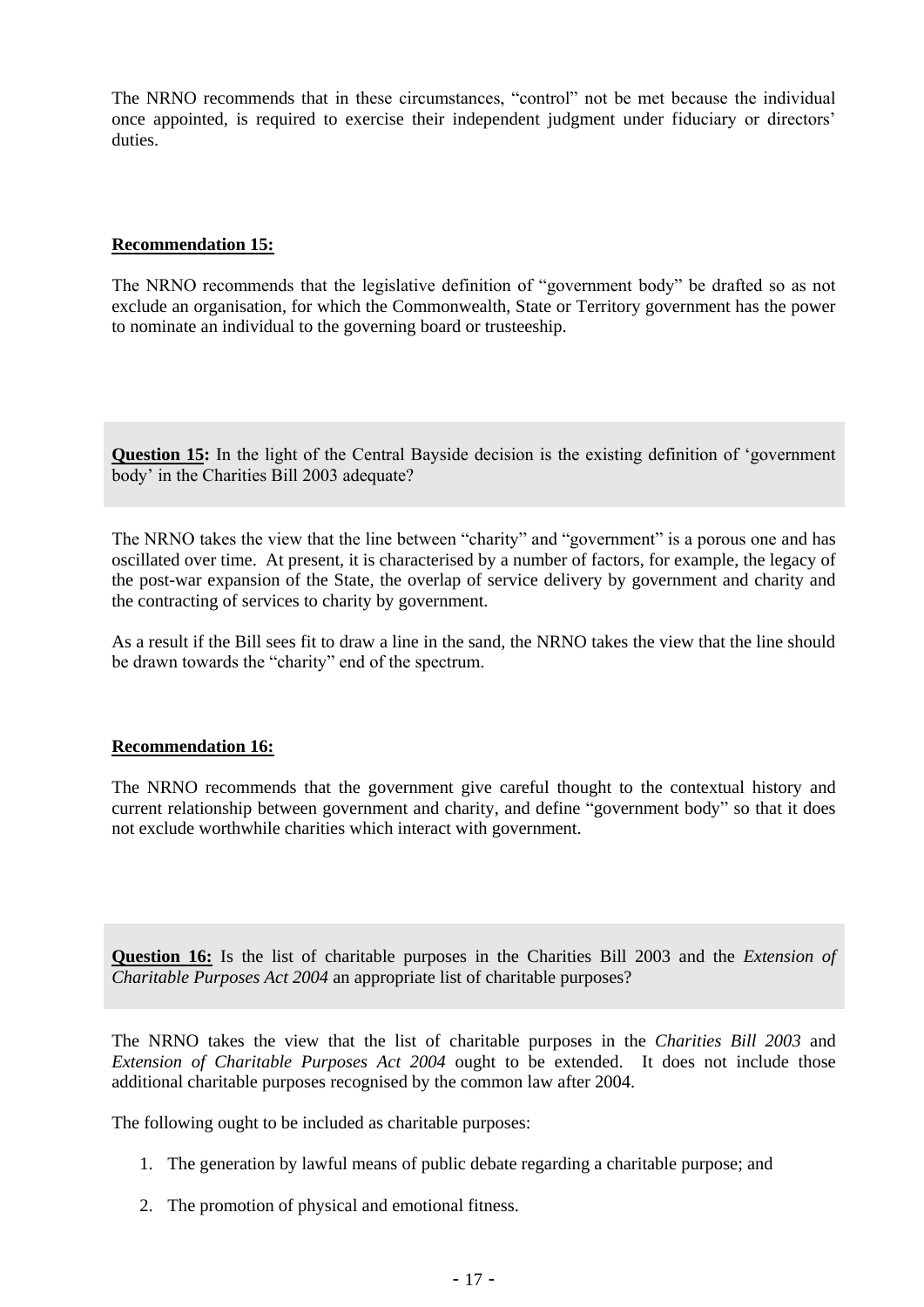The first purpose was recognised by the High Court in *Aid/Watch* and we refer you to our response to question 12. The High Court's decision clearly focused on charitable purpose, not activities.

An alternative would be for the statute to state that the term "advancement" in the articulation of a charitable purpose, encompasses the generation of public debate.

The second purpose was recognised by the Administrative Appeals Tribunal in *Bicycle Victoria Inc v. Federal Commissioner of Taxation* [2011] AATA 444. The decision in this case was handed down on 24 June 2011 after the Draft Ruling TR 2011/D2 was published in May 2011 but before the ruling was finalised in TR 2011/4.

The judgment stated:

*"It [Bicycle Victoria] is for the purpose of promoting cycling in all its forms and for the overall purpose of promoting fitness. That is a purpose that has been recognised as charitable. Therefore, I am satisfied that Bicycle Victoria is a charitable institution."*

The ATO in its Decision Impact Statement on the case said:

*"The finding of the Tribunal that the applicant had a purpose of promoting cycling in all its forms and an overall purpose of promoting fitness, which is a charitable purpose, was open to the Tribunal on the facts.* 

*The ATO will apply the decision to institutions that promote an activity that is sporting or recreational in nature, if the facts indicate that the activity is a means by which a broader charitable purpose is achieved.".*

The Decision Impact Statement also indicated that this finding would be reflected in the finalised Ruling.

Paragraph 266 of TR 2011/4 states:

*"An institution that promotes an activity that is sporting or recreational in nature can still be charitable if the activity is simply a means by which a broader charitable purpose is achieved. In* Bicycle Victoria Inc v. Federal Commissioner of Taxation *[2011] AATA 444, an association with objects of promoting fitness and well being by encouraging cycling in all its forms was accepted as charitable. The association ran behavioural change programmes including the Over 50s Riding Program and the Women's Cycling Program, promoted cycling as an activity and lobbied for the development of facilities for cycling. The Tribunal held that a purpose of promoting cycling in all its forms for the overall purpose of promoting fitness benefitted the general community, and was charitable."*

Therefore, if the statutory definition of charity does not list the promotion of fitness as a charitable purpose, it will be inconsistent with the common law.

During the hearing in the *Bicycle Victoria* matter, the encouragement of cycling was expressed as a "pill" prescribed in response to our sedentary lifestyle and the public health crisis created by obesity and the spectrum of physical and mental illnesses which result. Therefore in our view both the common law and the public interest would be served by inclusion of promotion of fitness as a statutorily recognised charitable purpose.

## **Recommendation 17:**

The NRNO recommends that the Bill include the following as charitable purposes: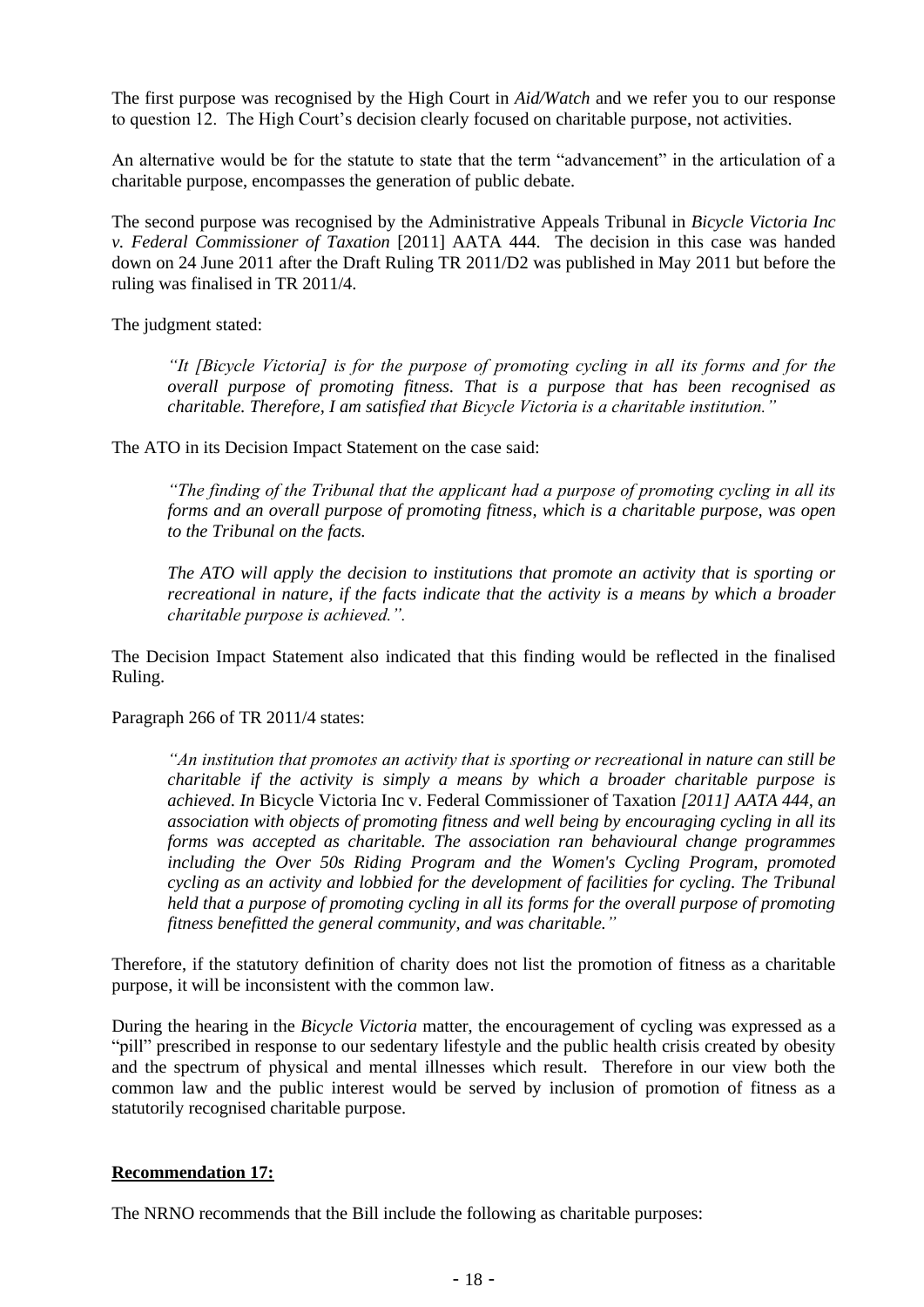1. The generation by lawful means of public debate regarding a charitable purpose OR that the term "advancement" explicitly exbrace the generation by lawful means of public debate; and

2. The promotion of fitness.

**Question 17:** If not, what other charitable purposes have strong public recognition as charitable which would improve clarity if listed?

In addition to the additional two purposes set out in response to question 16 and the list of purposes articulated in the *Charities Bill 2003* and the *Extension of Charitable Purpose Act 2004,* the NRNO recommends that the legislature give consideration to recognising the purposes statutorily recognised in similar jurisdictions:

- 1. the advancement of citizenship or community development section 2(2)(e)of the *Charities Act 2006* of England and Wales;
- 2. the advancement of the arts, culture, heritage or science section 2(2)(f)of the *Charities Act 2006* of England and Wales;
- 3. the advancement of public participation in sport section 2(h) of the *Charities and Trustee Investment (Scotland) Act 2005*;
- 4. the advancement of human rights, conflict resolution or reconciliation or the promotion of religious or racial harmony or equality and diversity - section 2(2)(h)of the *Charities Act 2006* of England and Wales;
- 5. the relief of those in need by reason of youth, age, ill-health, disability, financial hardship or other disadvantage - section 2(2)(j)of the *Charities Act 2006* of England and Wales;
- 6. the advancement of animal welfare section 2(2)(k)of the *Charities Act 2006* of England and Wales;
- 7. the promotion of the efficiency of the armed forces, or of the efficiency of the police, fire and rescue services or ambulance services - section 2(2)(l)of the *Charities Act 2006* of England and Wales;
- 8. the provision of recreational facilities, or the organisation of recreational activities, with the object of improving the conditions of life for the persons for whom the facilities or activities are primarily intended – section 7(2)(i) of the *Charities and Trustee Investment (Scotland) Act 2005;*
- 9. the advancement of environmental sustainability section 11(h) of the *Charities Act 2009* (Ireland);

The NRNO also recommends that consideration be given to substituting section  $10(1)(a)$  of the *Charities Bill 2003* which states "the advancement of health" with "the advancement of health or the saving of lives" to mirror the position in section 2(2)(d)of the *Charities Act 2006* of England and Wales.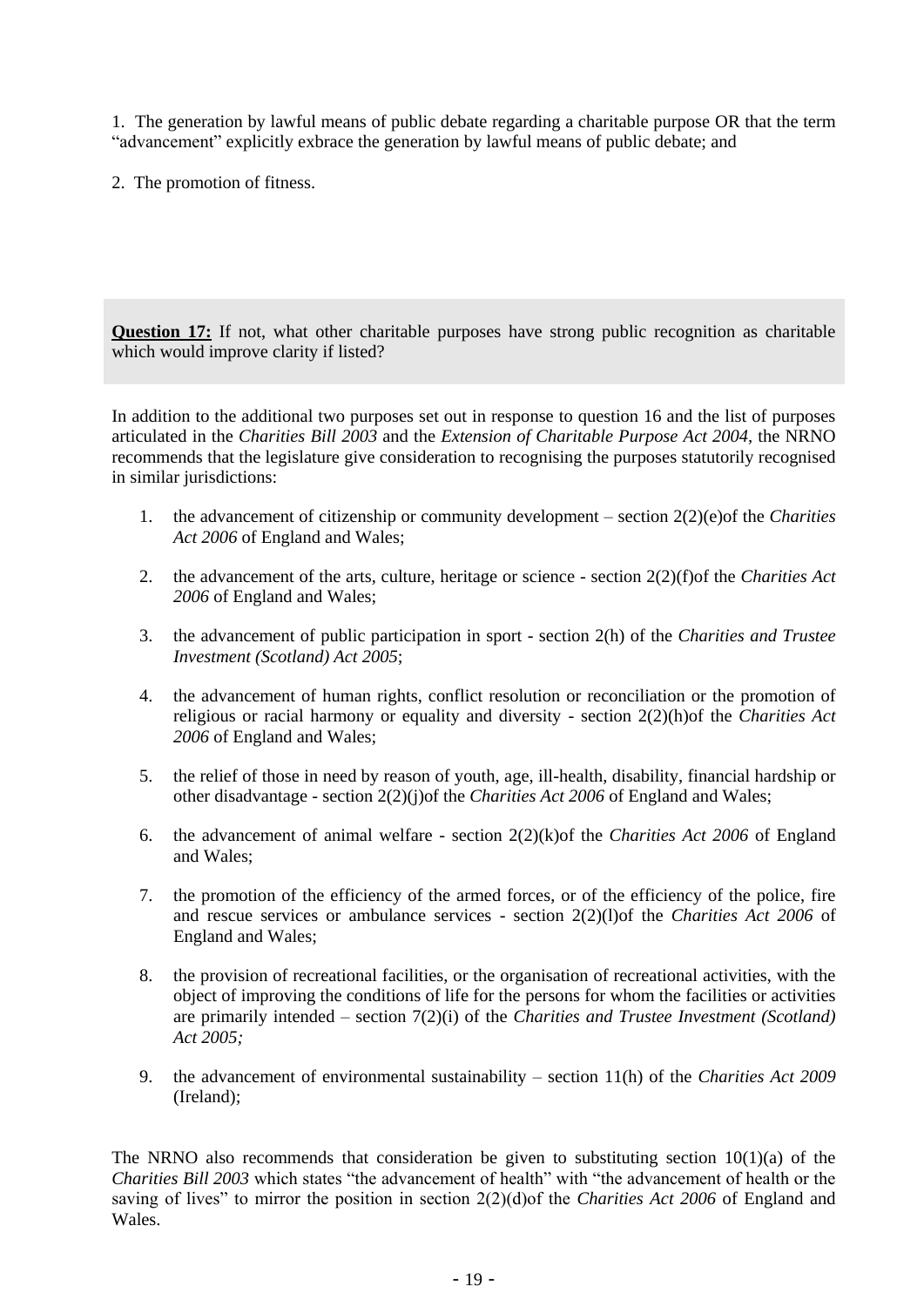Further the NRNO recommends the substitution of section 10(1)(f) of the *Charities Bill 2003* with section 2(2)(i) of the *Charities Act 2006* of England and Wales which states "the advancement of environmental protection or improvement."

The NRNO takes the view that inclusion of the above will help to facilitate certainty for charities and minimise litigation to test the scope of the "catch-all" "other purposes beneficial to the community" purpose.

If the legislature determines that the above purposes are beneficial to the community, we recommend that they be explicitly recognised in the statute.

## **Recommendation 18:**

The NRNO recommends that the legislature consider including as charitable purposes, a number of the purposes recognised by similar jurisdictions, unless they are considered not to be beneficial to the Australian community.

**Question 18:** What changes are required to the Charities Bill 2003 and other Commonwealth, State and Territory laws to achieve a harmonised definition of charity?

The NRNO commends the government's objective to achieve a harmonisation of the definition of charity at Commonwealth and State and Territory levels.

NFPs face practical challenges in dealing with divergent Commonwealth, State and Territory approaches, and some of these have been canvassed in the consultation paper.

The paper states at paragraph 143 that "case law in Australia indicates that sporting and recreational bodies are not charitable" and cites the case of *Northern NSW Football Ltd v Chief Commissioner of State Revenue* [2011] NSWCA 51.

However the paper does not make reference to the *Bicycle Victoria* case which was decided at the Administrative Appeals Tribunal.

Further, the advancement of sport is recognised in the Tasmanian jurisdiction.

#### **Recommendation 19:**

The NRNO recommends that the government use this opportunity to clarify the legal position regarding recognition of the advancement of sport and recreational pursuit as a charitable purpose.

**Question 20:** Are there any other transitional issues with enacting a statutory definition of charity?

There are transitional issues in enacting a statutory definition of charity as it is currently proposed.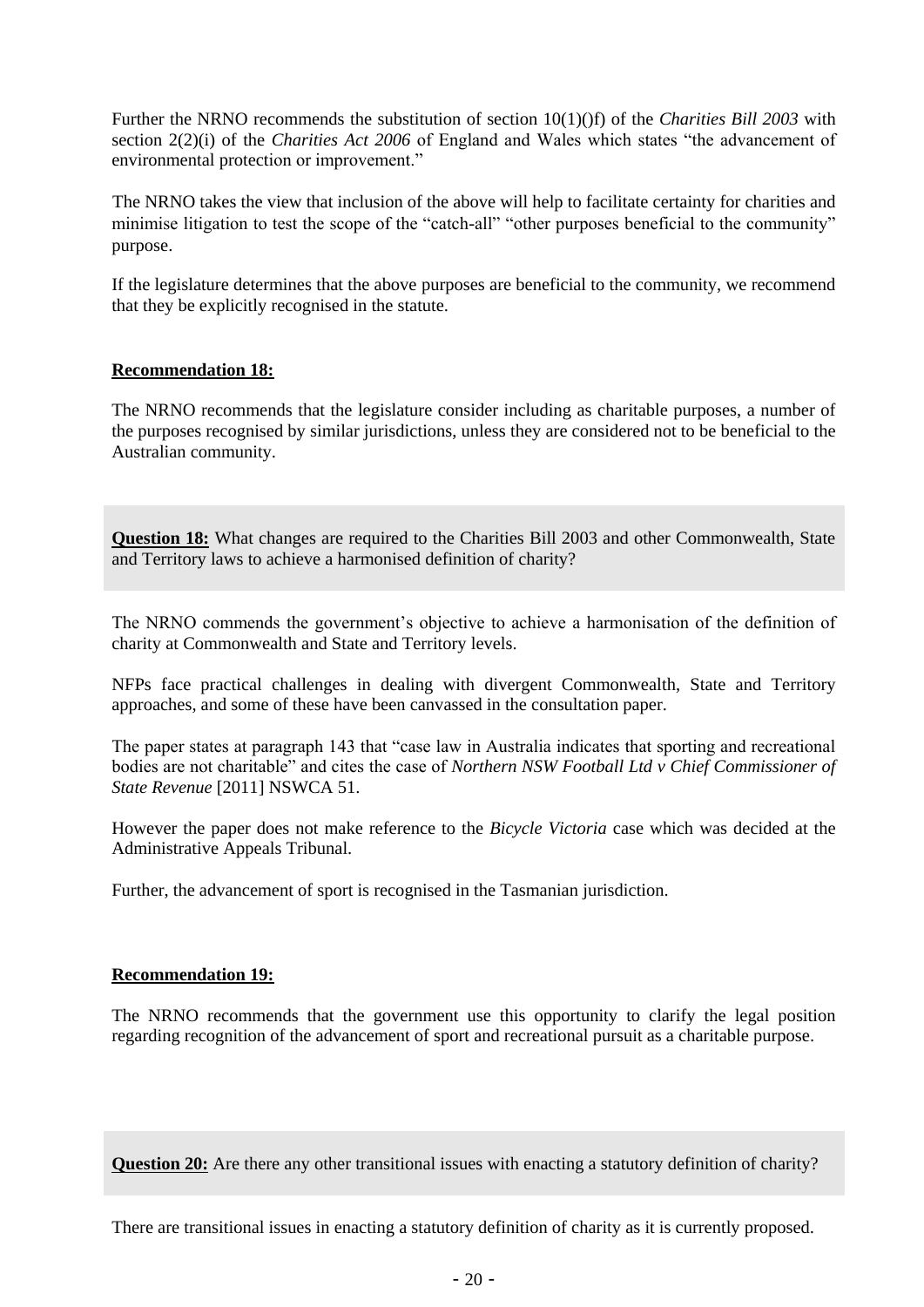As set out in our response to question 16, the list of charitable purposes set out in the *Charities Bill 2003 and Extension of Charitable Purposes Act 2004* is inconsistent with the common law because they do not include the findings of the *Aid/Watch* and *Bicycle Victoria* cases.

Therefore if the statutory definition of charity were enacted, organisations similar to Aid/Watch Incorporated and Bicycle Victoria Incorporated are at risk of losing their charitable status.

# **Recommendation 20:**

We reiterate Recommendation 17.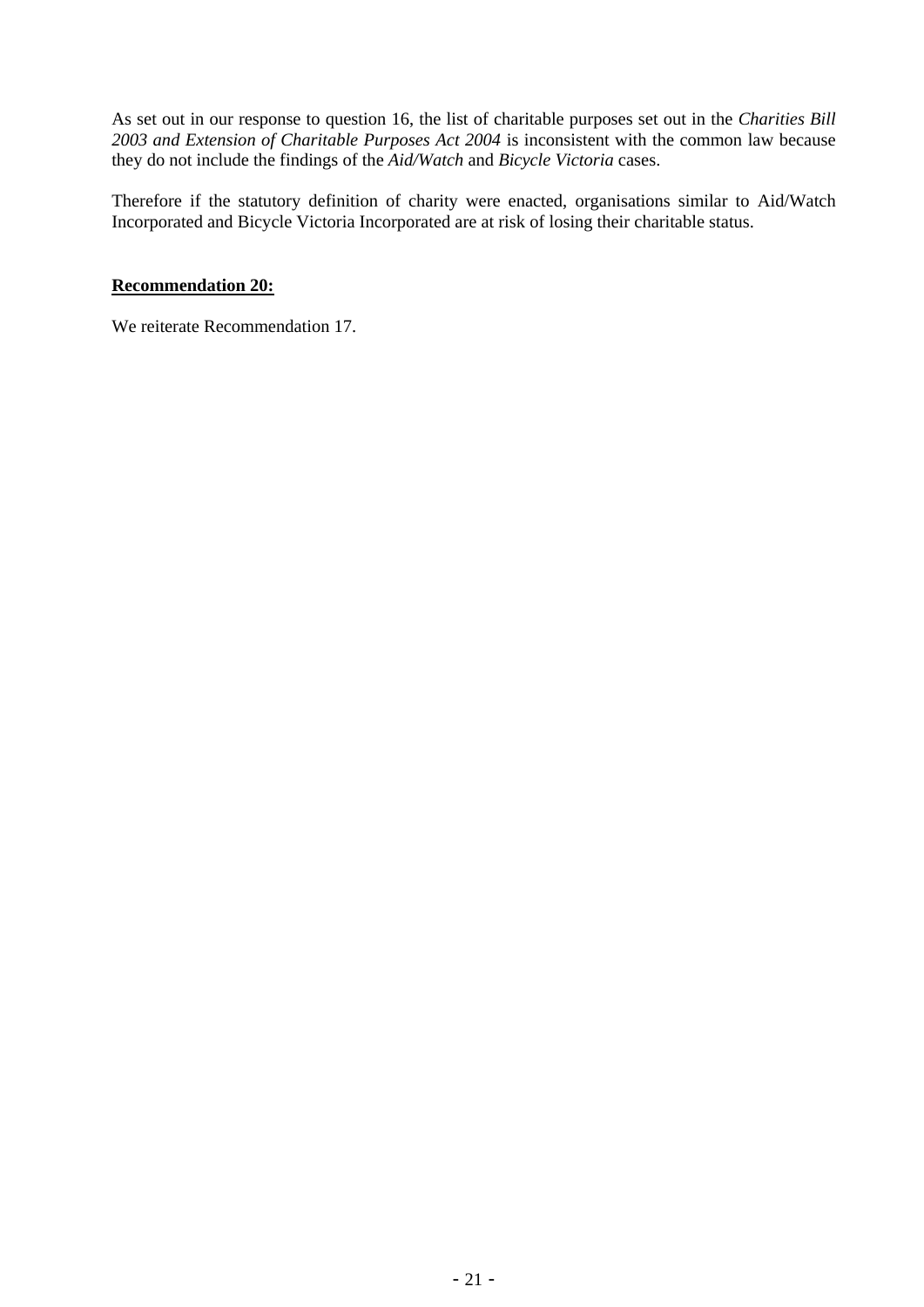## **4. SUMMARY OF RECOMMENDATIONS**

- **1.** The NRNO recommends that the ACNC determine both the charitable or NFP status of an entity and whether or not it meets the special conditions.
- **2.** The NRNO recommends that the Bill state that:
	- **a.** *"A charity must have a main or predominant or dominant purpose that is charitable."; OR*
	- **b.** *"A charity must have a charitable purpose or purposes only, other than any purpose which is incidental or ancillary."*
- **3.** The NRNO recommends that the Bill explicitly state that a charity may have more than one charitable purpose.
- **4.** The NRNO recommends that the legislative definition of charity explicitly encompass "peak bodies".
- **5.** The NRNO recommends that the legislative definition of charity clarify the meaning of "public" or "sufficient section of the general community" by including wording to the effect that:

*"A purpose is not directed to the benefit of a sufficient section of the general community if the people to whose benefit it is directed are numerically negligible compared to the size of that part of the community to whom the purpose would be relevant."*

- **6.** The NRNO recommends that the legislative definition clarify the "section of the public" test to ensure that this would not exclude native title holders with familial connections.
- **7.** The NRNO recommends that the phrase "for the public benefit" be clarified to confirm that the benefit may be tangible or intangible, and direct or indirect.
- **8.** The NRNO recommends relying on the common law and advice from the ACNC, rather than legislative provisions to provide guidance as to whether an entity is for the public benefit.
- **9.** The NRNO recommends that the presumption of public benefit be maintained because of the difficulties in requiring a charity to positively demonstrate public benefit.
- **10.** The NRNO recommends that the presumption of public benefit be maintained and that the ACNC provide clarification in relation to the disqualifying factors.
- **11.** The NRNO does not recommend that the Bill state that the activities of a charity must be in furtherance or in aid of its charitable purpose.
- **12.** The NRNO recommends that the Bill include a statement that the entity must continue to be conducted for charitable purposes.
- **13.** The NRNO recommends that the Bill focus on purpose rather than activity, particularly as a result of *Aid/Watch.*
- **14.** If charities are to be prohibited from advocating a political party or supporting or opposing a candidate for political office, the NRNO recommends that this be expressed in the Bill as a disqualifying purpose rather than a disqualifying activity.